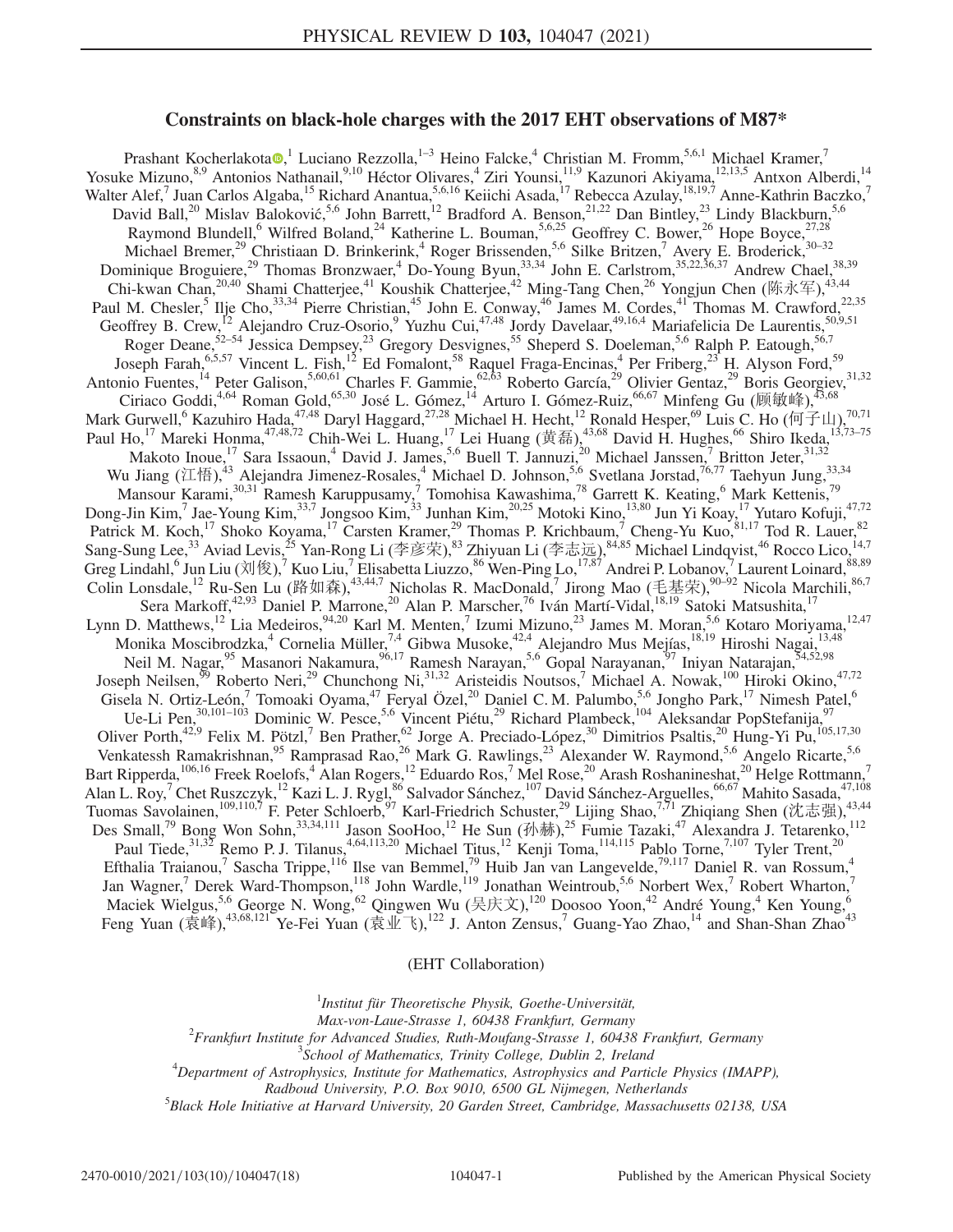${}^{6}$ Center for Astrophysics—Harvard & Smithsonian,

60 Garden Street, Cambridge, Massachusetts 02138, USA <sup>7</sup>

<sup>7</sup>Max-Planck-Institut für Radioastronomie, Auf dem Hügel 69, D-53121 Bonn, Germany

 ${}^{8}$ Tsung-Dao Lee Institute and School of Physics and Astronomy, Shanghai Jiao Tong University,

Shanghai, 200240, China<br><sup>9</sup>Institut für Theoretische Physik, Goethe-Universität Frankfurt, Max-von-Laue-Straße 1,

D-60438 Frankfurt am Main, Germany<br><sup>10</sup>Department of Physics, National and Kapodistrian University of Athens,

Panepistimiopolis, GR 15783 Zografos, Greece<br><sup>11</sup>Mullard Space Science Laboratory, University College London, Holmbury St. Mary,<br>Dorking, Surrey, RH5 6NT, United Kingdom

 $^{12}$ Massachusetts Institute of Technology Haystack Observatory,

99 Millstone Road, Westford, Massachusetts 01886, USA<br><sup>13</sup>National Astronomical Observatory of Japan, 2-21-1 Osawa, Mitaka, Tokyo 181-8588, Japan<sup>14</sup>Instituto de Astrofísica de Andalucía-CSIC, Glorieta de la Astronomía s/n

<sup>15</sup>Department of Physics, Faculty of Science, University of Malaya, 50603 Kuala Lumpur, Malaysia  $^{16}$ Center for Computational Astrophysics, Flatiron Institute,

162 Fifth Avenue, New York, New York 10010, USA<br><sup>17</sup>Institute of Astronomy and Astrophysics, Academia Sinica, 11F of Astronomy-Mathematics Building,

AS/NTU No. 1, Sec. 4, Roosevelt Rd, Taipei 10617, Taiwan, R.O.C.

<sup>18</sup>Departament d'Astronomia i Astrofísica, Universitat de València, C. Dr. Moliner 50, E-46100 Burjassot, València, Spain

<sup>19</sup>Observatori Astronòmic, Universitat de València,<br>C. Catedrático José Beltrán 2, E-46980 Paterna, València, Spain

 $^{20}$ Steward Observatory and Department of Astronomy, University of Arizona,

933 N. Cherry Avenue, Tucson, Arizona 85721, USA<br><sup>21</sup>Fermi National Accelerator Laboratory, MS209, P.O. Box 500, Batavia, Illinois 60510, USA<br><sup>22</sup>Department of Astronomy and Astrophysics, University of Chicago, 5640 South

<sup>23</sup> East Asian Observatory, 660 N. A'ohoku Place, Hilo, Hawaii 96720, USA <sup>24</sup>Nederlandse Onderzoekschool voor Astronomie (NOVA), PO Box 9513, 2300 RA Leiden, Netherlands

<sup>25</sup>California Institute of Technology, 1200 East California Boulevard, Pasadena, California 91125, USA

<sup>26</sup>Institute of Astronomy and Astrophysics, Academia Sinica, 645 N. A'ohoku Place, Hilo, Hawaii 96720, USA<br><sup>27</sup>Department of Physics, McGill University, 3600 rue University,<br>Montréal, Quebec City H3A 2T8, Canada

 $^{28}McGill$  Space Institute, McGill University, 3550 rue University,

Montréal, Quebec City H3A 2A7, Canada<br><sup>29</sup>Institut de Radioastronomie Millimétrique, 300 rue de la Piscine, F-38406 Saint Martin d'Hères, France<br><sup>30</sup>Perimeter Institute for Theoretical Physics, 31<br>Caroline Street North, Wa

 $^{31}$ Department of Physics and Astronomy, University of Waterloo, 200 University Avenue West, Waterloo, Ontario, N2L 3G1, Canada

<sup>32</sup>Waterloo Centre for Astrophysics, University of Waterloo, Waterloo, Ontario, N2L 3G1, Canada <sup>33</sup>Korea Astronomy and Space Science Institute, Daedeok-daero 776,<br><sup>33</sup>Korea Astronomy and Space Science Institute, Daedeok

<sup>34</sup> University of Science and Technology, Gajeong-ro 217, Yuseong-gu, Daejeon 34113, Republic of Korea <sup>35</sup>Kavli Institute for Cosmological Physics, University of Chicago,

5640 South Ellis Avenue, Chicago, Illinois 60637, USA<br><sup>36</sup>Department of Physics, University of Chicago, 5720 South Ellis Avenue, Chicago, Illinois 60637, USA

 $^{37}$ Enrico Fermi Institute, University of Chicago, 5640 South Ellis Avenue, Chicago, Illinois 60637, USA<br> $^{38}$ Princeton Center for Theoretical Science, Jadwin Hall, Princeton University,

Princeton, New Jersey 08544, USA<br><sup>39</sup>NASA Hubble Fellowship Program, Einstein Fellow<br><sup>40</sup>Data Science Institute, University of Arizona, 1230 N. Cherry Avenue, Tucson, Arizona 85721, USA<br><sup>41</sup>Cornell Center for Astrophysics

Ithaca, New York 14853, USA<br><sup>42</sup>Anton Pannekoek Institute for Astronomy, University of Amsterdam,<br>Science Park 904, 1098 XH, Amsterdam, Netherlands

<sup>43</sup> Shanghai Astronomical Observatory, Chinese Academy of Sciences,

80 Nandan Road, Shanghai 200030, People's Republic of China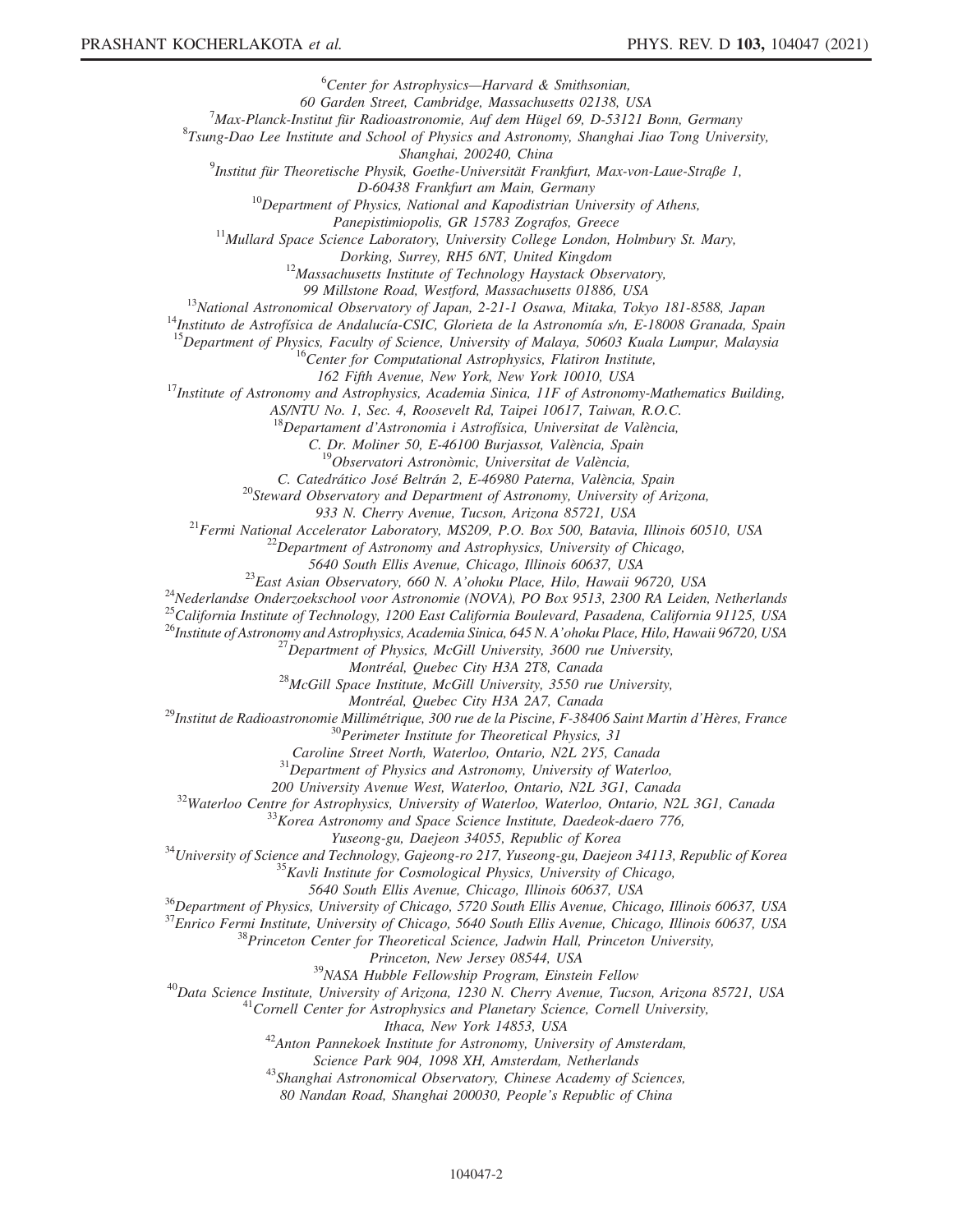$^{44}$ Key Laboratory of Radio Astronomy, Chinese Academy of Sciences,<br>Nanjing 210008, People's Republic of China

<sup>45</sup>Physics Department, Fairfield University, 1073 North Benson Road, Fairfield, Connecticut 06824, USA<br><sup>46</sup>Department of Space, Earth and Environment, Chalmers University of Technology,<br>Onsala Space Observatory, SE-43992

<sup>47</sup>Mizusawa VLBI Observatory, National Astronomical Observatory of Japan, 2-12 Hoshigaoka,

Mizusawa, Oshu, Iwate 023-0861, Japan<br><sup>48</sup>Department of Astronomical Science, The Graduate University for Advanced Studies (SOKENDAI),

<sup>49</sup>Department of Astronomy and Columbia Astrophysics Laboratory, Columbia University,

550 W 120th Street, New York, New York 10027, USA<br><sup>50</sup>Dipartimento di Fisica "E. Pancini", Universitá di Napoli "Federico II",

Compl. Univ. di Monte S. Angelo, Edificio G, Via Cinthia, I-80126, Napoli, Italy<br><sup>51</sup>INFN Sez. di Napoli, Compl. Univ. di Monte S. Angelo, Edificio G, Via Cinthia, I-80126, Napoli, Italy<br><sup>52</sup>Wits Centre for Astrophysics, U

Braamfontein, Johannesburg 2050, South Africa<br><sup>53</sup>Department of Physics, University of Pretoria, Hatfield, Pretoria 0028, South Africa<br><sup>54</sup>Centre for Radio Astronomy Techniques and Technologies,<br>Department of Physics and E

<sup>55</sup>LESIA, Observatoire de Paris, Université PSL, CNRS, Sorbonne Université,

Université de Paris, 5 place Jules Janssen, 92195 Meudon, France  $56$ National Astronomical Observatories, Chinese Academy of Sciences,

20A Datun Road, Chaoyang District, Beijing 100101, PR China<br>
<sup>57</sup>University of Massachusetts Boston,

100 William T. Morrissey Boulevard, Boston, Massachusetts 02125, USA<br><sup>58</sup>National Radio Astronomy Observatory, 520 Edgemont Road, Charlottesville, Virginia 22903, USA

<sup>59</sup>Steward Observatory and Department of Astronomy, University of Arizona,

933 North Cherry Avenue, Tucson, Arizona 85721, USA<br><sup>60</sup>Department of History of Science, Harvard University, Cambridge, Massachusetts 02138, USA<br><sup>61</sup>Department of Physics, Harvard University, Cambridge, Massachusetts 0213

<sup>64</sup>Leiden Observatory—Allegro, Leiden University, P.O. Box 9513, 2300 RA Leiden, Netherlands<br><sup>65</sup>CP3-Origins, University of Southern Denmark, Campusvej 55, DK-5230 Odense M, Denmark<br><sup>66</sup>Instituto Nacional de Astrofísica,

<sup>67</sup>Consejo Nacional de Ciencia y Tecnología, Av. Insurgentes Sur 1582, 03940, Ciudad de México, México 68Key Laboratory for Research in Galaxies and Cosmology, Chinese Academy of Sciences,

Shanghai 200030, People's Republic of China

 $^{69}$ NOVA Sub-mm Instrumentation Group, Kapteyn Astronomical Institute, University of Groningen,

Landleven 12, 9747 AD Groningen, Netherlands<br><sup>70</sup>Department of Astronomy, School of Physics, Peking University,

Beijing 100871, People's Republic of China<br><sup>71</sup>Kavli Institute for Astronomy and Astrophysics, Peking University,

Beijing 100871, People's Republic of China<br><sup>72</sup>Department of Astronomy, Graduate School of Science, The University of Tokyo,

7-3-1 Hongo, Bunkyo-ku, Tokyo 113-0033, Japan<br><sup>73</sup>The Institute of Statistical Mathematics, 10-3 Midori-cho, Tachikawa, Tokyo, 190-8562, Japan<sup>74</sup>Department of Statistical Science, The Graduate University for Advanced Stud

10-3 Midori-cho, Tachikawa, Tokyo 190-8562, Japan<br><sup>75</sup>Kavli Institute for the Physics and Mathematics of the Universe, The University of Tokyo,<br>5-1-5 Kashiwanoha, Kashiwa, 277-8583, Japan

 $^{76}$ Institute for Astrophysical Research, Boston University,

725 Commonwealth New Jersey, Boston, Massachusetts 02215, USA

<sup>77</sup>Astronomical Institute, St. Petersburg University, Universitetskij pr.,

28, Petrodvorets,198504 St.Petersburg, Russia<br><sup>78</sup>Institute for Cosmic Ray Research, The University of Tokyo,

5-1-5 Kashiwanoha, Kashiwa, Chiba 277-8582, Japan<br><sup>79</sup>Joint Institute for VLBI ERIC (JIVE), Oude Hoogeveensedijk 4, 7991 PD Dwingeloo, Netherlands<sup>79</sup>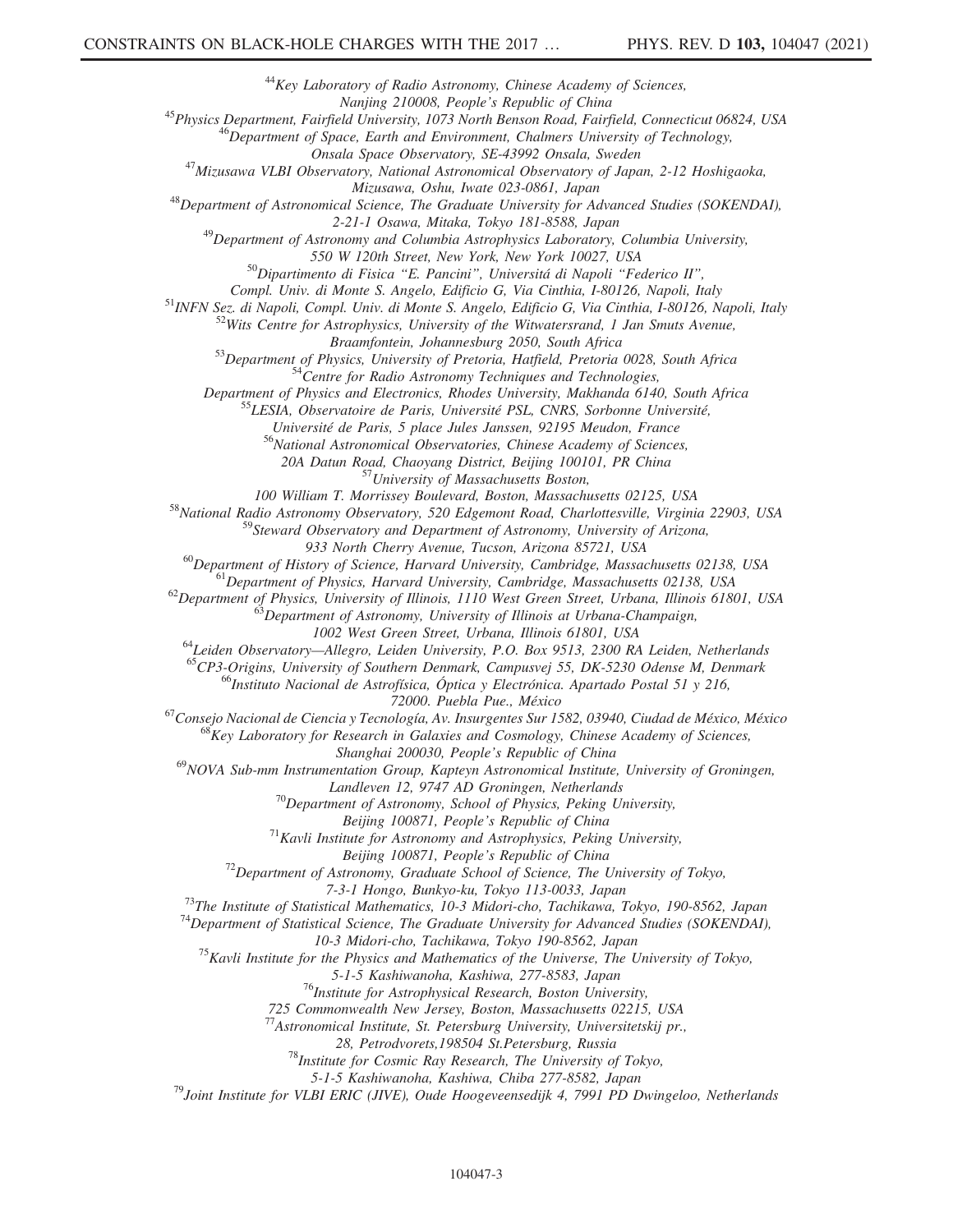$80K$ ogakuin University of Technology & Engineering, Academic Support Center, 2665-1 Nakano, Hachioji, Tokyo 192-0015, Japan<br><sup>81</sup>Physics Department, National Sun Yat-Sen University,<br>No. 70, Lien-Hai Rd, Kaosiung City 80424, Taiwan, R.O.C <sup>82</sup>National Optical Astronomy Observatory, 950 N. Cherry Avenue, Tucson, Arizona 85719, USA <sup>83</sup>Key Laboratory for Particle Astrophysics, Institute of High Energy Physics, Chinese Academy of Sciences, 19B Yuquan Road, Shijingshan District, Beijing, People's Republic of China<br><sup>84</sup>School of Astronomy and Space Science, Nanjing University, Nanjing 210023, People's Republic of China<br><sup>85</sup>Key Laboratory of Modern Astronomy and Astrophysics, Nanjing University, Nanjing 210023, People's Republic of China<br><sup>86</sup>Italian ALMA Regional Centre, INAF-Istituto di Radioastronomia, Via P. Gobetti 101, I-40129 Bologna, Italy<br><sup>87</sup>Department of Physics, National Taiwan University, No.1, Sect.4, Roosevelt Road., Taipei 10617, Taiwan, R.O.C<br><sup>88</sup>Instituto de Radioastronomía y Astrofísica, Universidad Nacional Autónoma de México, Morelia 58089, México<br><sup>89</sup>Instituto de Astronomía, Universidad Nacional Autónoma de México, CdMx 04510, México<br><sup>90</sup>Yunnan Observatories, Chinese Academy of Sciences,<br>650011 Kunming, Yunnan Province, People's Republic of Ch <sup>91</sup> Center for Astronomical Mega-Science, Chinese Academy of Sciences, 20A Datun Road, Chaoyang District, Beijing, 100012, People's Republic of China  $^{92}$ Key Laboratory for the Structure and Evolution of Celestial Objects, Chinese Academy of Sciences, 650011 Kunming, People's Republic of China<br><sup>93</sup>Gravitation Astroparticle Physics Amsterdam (GRAPPA) Institute, University of Amsterdam, Science Park 904, 1098 XH Amsterdam, Netherlands<br><sup>94</sup>School of Natural Sciences, Institute for Advanced Study, 1 Einstein Drive, Princeton, New Jersey 08540, USA <sup>95</sup>Astronomy Department, Universidad de Concepción, Casilla 160-C, Concepción, Chile <sup>96</sup>National Institute of Technology, Hachinohe College,<br>16-1 Uwanotai, Tamonoki, Hachinohe City, Aomori 039-1192, Japan  $197$  Department of Astronomy, University of Massachusetts, 01003, Amherst, Massachusetts, USA <sup>98</sup>South African Radio Astronomy Observatory, Observatory 7925, Cape Town, South Africa<br><sup>99</sup>Villanova University, Mendel Science Center Rm. 263B, 800 E Lancaster Avenue, Villanova Pennsylvania 19085<br><sup>100</sup>Physics Department, Washington University CB 1105, St Louis, Missouri 63130, USA<br><sup>101</sup>Canadian Institute for Theoretical Astrophysics, University of Toronto, 60 St. George Street, Toronto, Ontario M5S 3H8, Canada <sup>102</sup>Dunlap Institute for Astronomy and Astrophysics, University of Toronto, 50 St. George Street, Toronto, Ontario M5S 3H4, Canada<br><sup>103</sup>Canadian Institute for Advanced Research, 180 Dundas St West, Toronto, Ontario M5G 1Z8, Canada<br><sup>104</sup>Radio Astronomy Laboratory, University of California, Berkeley No. 88, Sec. 4, Tingzhou Road, Taipei 116, Taiwan, R.O.C.<br><sup>106</sup>Department of Astrophysical Sciences, Peyton Hall, Princeton University,<br>Princeton, New Jersey 08544, USA  $^{107}$ Instituto de Radioastronomía Milimétrica, IRAM, Avenida Divina Pastora 7, Local 20, E-18012, Granada, Spain  $108$ Hiroshima Astrophysical Science Center, Hiroshima University, 1-3-1 Kagamiyama, Higashi-Hiroshima, Hiroshima 739-8526, Japan<br><sup>109</sup>Aalto University Department of Electronics and Nanoengineering, PL 15500, FI-00076 Aalto, Finland <sup>110</sup>Aalto University Metsähovi Radio Observatory, Metsähovintie 114, FI-02540 Kylmälä, Finland <sup>111</sup>Department of Astronomy, Yonsei University, Yonsei-ro 50, Seodaemun-gu, 03722 Seoul, Republic of Korea<br><sup>112</sup>East Asian Observatory, 660 North A'ohoku Place, Hilo, Hawaii 96720, USA<br><sup>113</sup>Netherlands Organisation for Scientific Research (NWO), Postbus 93138, 2509 AC Den Haag, Netherlands<br><sup>114</sup>Frontier Research Institute for Interdisciplinary Sciences, Tohoku University, Sendai 980-8578, Japan<br><sup>115</sup>Astronomical Institute, Tohoku University, Sendai 980-8578, Japan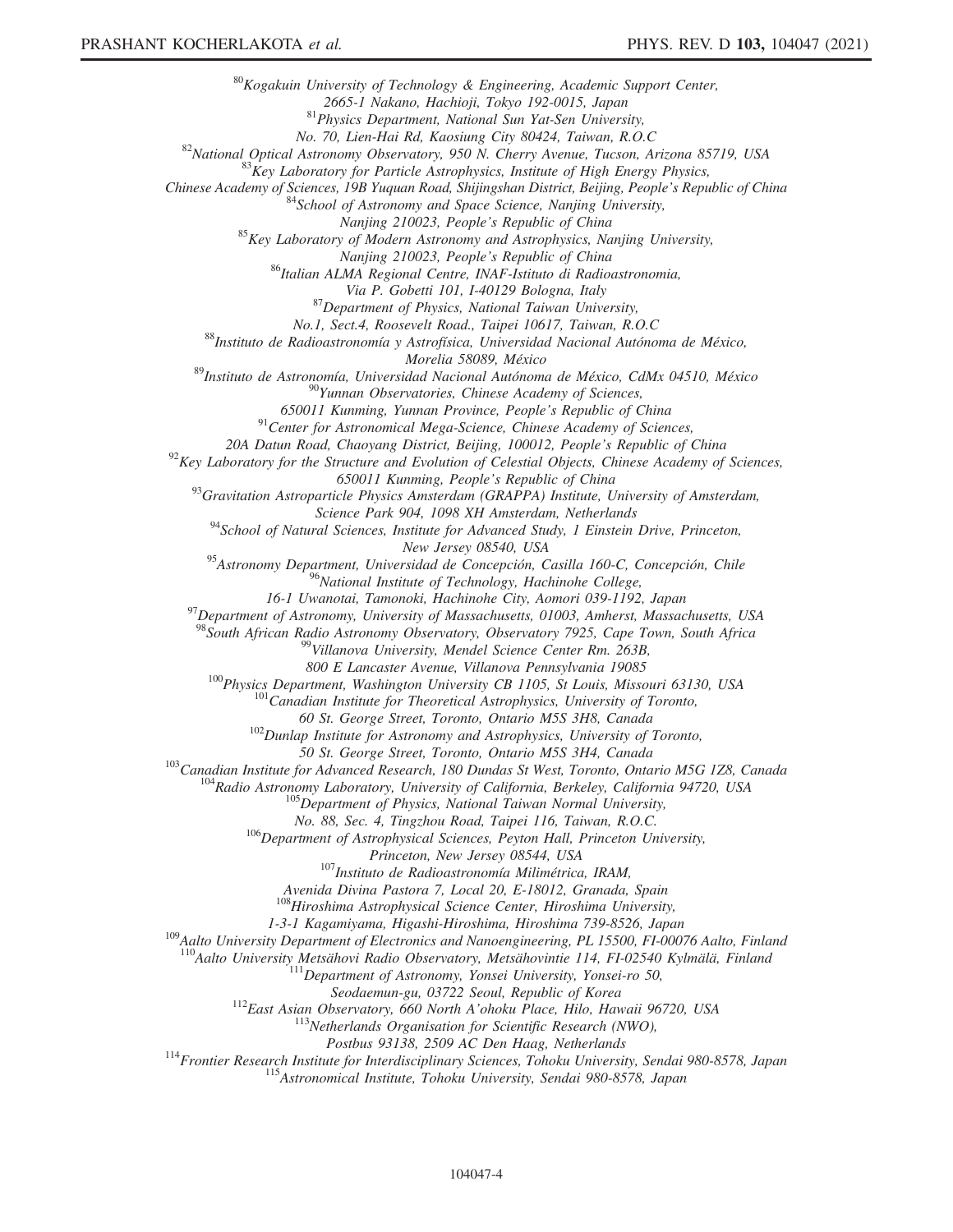$116$ Department of Physics and Astronomy, Seoul National University,

Gwanak-gu, Seoul 08826, Republic of Korea<br><sup>117</sup>Leiden Observatory, Leiden University, Postbus 2300, 9513 RA Leiden, Netherlands<br><sup>118</sup>Jeremiah Horrocks Institute, University of Central Lancashire, Preston PR1 2HE, United Ki

Wuhan, Hubei, 430074, People's Republic of China<br><sup>121</sup>School of Astronomy and Space Sciences, University of Chinese Academy of Sciences,

No. 19A Yuquan Road, Beijing 100049, People's Republic of China<br><sup>122</sup>Astronomy Department, University of Science and Technology of China,

Hefei 230026, People's Republic of China

(Received 29 November 2020; accepted 21 April 2021; published 20 May 2021)

Our understanding of strong gravity near supermassive compact objects has recently improved thanks to the measurements made by the Event Horizon Telescope (EHT). We use here the M87\* shadow size to infer constraints on the physical charges of a large variety of nonrotating or rotating black holes. For example, we show that the quality of the measurements is already sufficient to rule out that M87\* is a highly charged dilaton black hole. Similarly, when considering black holes with two physical and independent charges, we are able to exclude considerable regions of the space of parameters for the doubly-charged dilaton and the Sen black holes.

DOI: [10.1103/PhysRevD.103.104047](https://doi.org/10.1103/PhysRevD.103.104047)

#### **I. INTRODUCTION** I. INTRODUCTION

General relativity (GR) was formulated to consistently account for the interaction of dynamical gravitational fields with matter and energy, the central idea of which is that the former manifests itself through modifications of spacetime geometry and is fully characterized by a metric tensor. While the physical axioms that GR is founded on are contained in the equivalence principle [\[1,2\]](#page-14-0), the Einstein-Hilbert action further postulates that the associated equations of motion involve no more than second-order derivatives of the metric tensor.

The strength of the gravitational field outside an object of mass  $M$  and characteristic size  $R$ , in geometrized units  $(G = c = 1)$ , is related to its compactness  $C := M/R$ , which is  $\sim 10^{-6}$  for the Sun, and takes values ~0.2–1 for compact objects such as neutron stars and black holes. Predictions from GR have been tested and validated by various solar-system experiments to very high precision [\[2,3\],](#page-14-1) setting it on firm footing as the best-tested theory of classical gravity in the weak-field regime. It is important, however, to consider whether signatures of deviations from the Einstein-Hilbert action, e.g., due to higher derivative terms [4–[6\],](#page-14-2) could appear in measurements of phenomena occurring in strong-field regimes where  $\mathcal C$  is large. Similarly, tests are needed to assess whether generic violations of the equivalence principle occur in strongfields due, e.g., to the presence of additional dynamical fields, such as scalar [\[7,8\]](#page-14-3) or vector fields [9–[13\],](#page-14-4) that may fall off asymptotically. Agreement with the predictions of GR coming from observations of binary pulsars [\[14](#page-14-5)–16], and of the gravitational redshift [\[17\]](#page-14-6) and geodetic orbitprecession [\[18\]](#page-14-7) of the star S2 near our galaxy's central supermassive compact object Sgr  $A^*$  by the GRAVITY collaboration, all indicate the success of GR in describing strong-field physics as well. In addition, with the gravitational-wave detections of coalescing binaries of compact objects by the LIGO/Virgo collaboration [\[19,20\]](#page-15-0) and the first images of black holes produced by EHT, it is now possible to envision testing GR at the strongest field strengths possible.

While the inferred size of the shadow from the recently obtained horizon-scale images of the supermassive compact object in M87 galaxy by the EHT collaboration [\[21](#page-15-1)– [26\]](#page-15-1) was found to be consistent to within 17% for a 68% confidence interval of the size predicted from GR for a Schwarzschild black hole using the a priori known estimates for the mass and distance of M87\* based on stellar dynamics [\[27\],](#page-15-2) this measurement admits other possibilities, as do various weak-field tests [\[2,28\]](#page-14-1). Since the number of alternative theories to be tested using this measurement is large, a systematic study of the constraints set by a strong-field measurement is naturally more tractable within a theory-agnostic framework, and various such systems have recently been explored [29–[36\].](#page-15-3) This approach allows for tests of a broad range of possibilities that may not be captured in the limited set of known solutions. This was exploited in Ref. [\[28\]](#page-15-4), where

Published by the American Physical Society under the terms of the [Creative Commons Attribution 4.0 International](https://creativecommons.org/licenses/by/4.0/) license. Further distribution of this work must maintain attribution to the author(s) and the published article's title, journal citation, and DOI.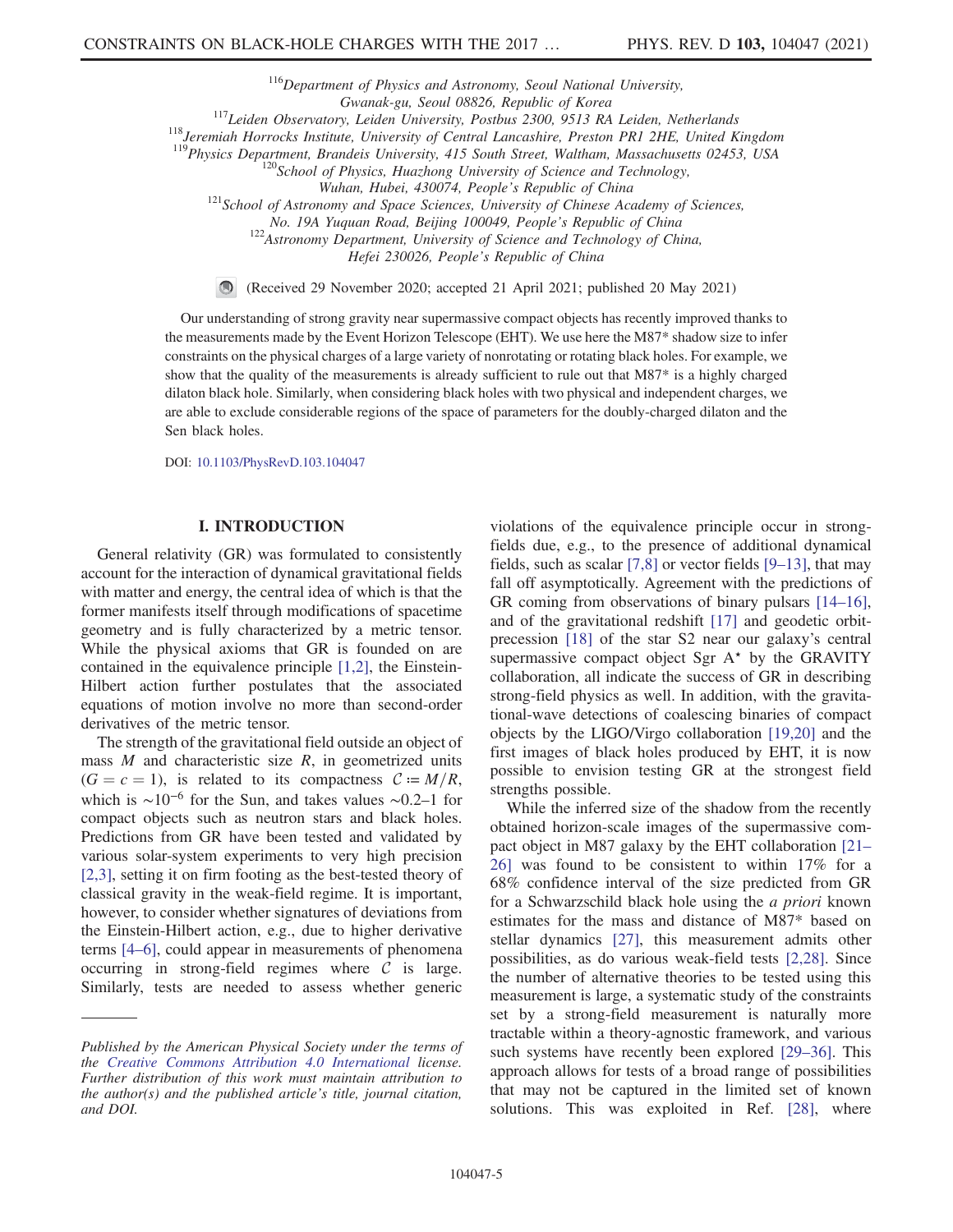constraints on two deformed metrics were obtained when determining how different M87\* could be from a Kerr black hole while remaining consistent with the EHT measurements.

However, because such parametric tests cannot be connected directly to an underlying property of the alternative theory, here we use instead the EHT measurements to set bounds on the physical parameters, i.e., angular momentum, electric charge, scalar charge, etc.—and which we will generically refer to as "charges" (or hairs)—that various well-known black-hole solutions depend upon. Such analyses can be very instructive [\[37](#page-15-5)–51] since they can shed light on which underlying theories are promising candidates and which must be discarded or modified. At the same time, they may provide insight into the types of additional dynamical fields that may be necessary for a complete theoretical description of physical phenomena, and whether associated violations of the equivalence principle occur.

More specifically, since the bending of light in the presence of curvature—either in static or in stationary spacetimes—is assured in any metric theory of gravity, and the presence of large amounts of mass in very small volumes can allow for the existence of a region where null geodesics move on spherical orbits, an examination of the characteristics of such photon regions, when they exist, is a useful first step. The projected asymptotic collection of the photons trajectories that are captured by the black hole —namely, all of the photon trajectories falling within the value of the impact parameter at the unstable circular orbit in the case of nonrotating black holes—will appear as a dark area to a distant observer and thus represents the "shadow" of the capturing compact object. This shadow which can obviously be associated with black holes [\[52](#page-16-0)– [57\],](#page-16-0) but also more exotic compact objects such as gravastars [\[58,59\]](#page-16-1) or naked singularities [\[60,61\]](#page-16-2)—is determined entirely by the underlying spacetime metric. Therefore, the properties of the shadow—and at lowest order its size represent valuable observables common to all metric theories of gravity, and can be used to test them for their agreement with EHT measurements.

While the EHT measurement contains far more information related to the flow of magnetized plasma near M87\*, we will consider only the measurement of the size of the bright ring. Here we consider various spherically symmetric blackhole solutions, from GR that are either singular (see, e.g., [\[62\]](#page-16-3)) or non-singular  $[63–65]$  $[63–65]$ , and string theory  $[66–70]$  $[66–70]$ . Additionally, we also consider the Reissner-Nordström (RN) and the Janis-Newman-Winicour (JNW) [\[71\]](#page-16-6) naked singularity solutions, the latter being a solution of the Einstein-Klein-Gordon system. Many of these solutions have been recently summarized in Ref. [\[36\],](#page-15-6) where they were cast in a generalized expansion of static and spherically symmetric metrics. Since angular momentum plays a key role in astrophysical scenarios, we also consider various rotating black-hole solutions [72–[75\]](#page-16-7) which can be expressed in the Newman-Janis form [\[76\]](#page-16-8) to facilitate straightforward analytical computations. It is to be noted that this study is meant to be a proof of principle and that while the constraints we can set here are limited, the analytical procedure outlined below for this large class of metrics is general, so that as future observations become available, we expect the constraints that can be imposed following the approach proposed here to be much stronger.

### II. SPHERICAL NULL GEODESICS AND SHADOWS

<span id="page-5-0"></span>For all the static, spherically symmetric spacetimes we consider here, the definition of the shadow can be cast in rather general terms. In particular, for all the solutions considered, the line element expressed in areal-radial polar coordinates  $(t, \tilde{r}, \theta, \phi)$  has the form<sup>1</sup>

$$
ds^2 = g_{\mu\nu} dx^{\mu} dx^{\nu} = -f(\tilde{r}) dt^2 + \frac{g(\tilde{r})}{f(\tilde{r})} d\tilde{r}^2 + \tilde{r}^2 d\Omega_2^2, \qquad (1)
$$

and the photon region, which degenerates into a photon sphere, is located at  $\tilde{r} = \tilde{r}_{ps}$ , which can be obtained by solving [\[28\]](#page-15-4)

$$
\tilde{r} - \frac{2f(\tilde{r})}{\partial_{\tilde{r}}f(\tilde{r})} = 0.
$$
\n(2)

The boundary of this photon sphere when observed from the frame of an asymptotic observer, due to gravitational lensing, appears to be a circle of size [\[28\]](#page-15-4)

$$
\tilde{r}_{\rm sh} = \frac{\tilde{r}_{\rm ps}}{\sqrt{f(\tilde{r}_{\rm ps})}}.\tag{3}
$$

<span id="page-5-1"></span>On the other hand, the class of Newman-Janis stationary, axisymmetric spacetimes we consider here [\[76\],](#page-16-8) which are geodesically integrable (see, e.g., [\[55,77,78\]](#page-16-9)), can be expressed in Boyer-Lindquist coordinates  $(t, r, \theta, \phi)$  as

$$
ds^{2} = -fdt^{2} - 2a\sin^{2}\theta(1 - f)dt d\phi
$$

$$
+ [\Sigma + a^{2}\sin^{2}\theta(2 - f)]\sin^{2}\theta d\phi^{2} + \frac{\Sigma}{\Delta} dr^{2} + \Sigma d\theta^{2},
$$
(4)

where  $f = f(r, \theta)$  and  $\Sigma(r, \theta) := r^2 + a^2 \cos^2 \theta$  and  $\Delta(r) = \Sigma(r, \theta) f(r, \theta) + a^2 \sin^2 \theta$ . In particular, these are

<sup>&</sup>lt;sup>1</sup>We use the tilde on the radial coordinate of static spacetimes to distinguish it from the corresponding radial coordinate of axisymmetric spacetimes.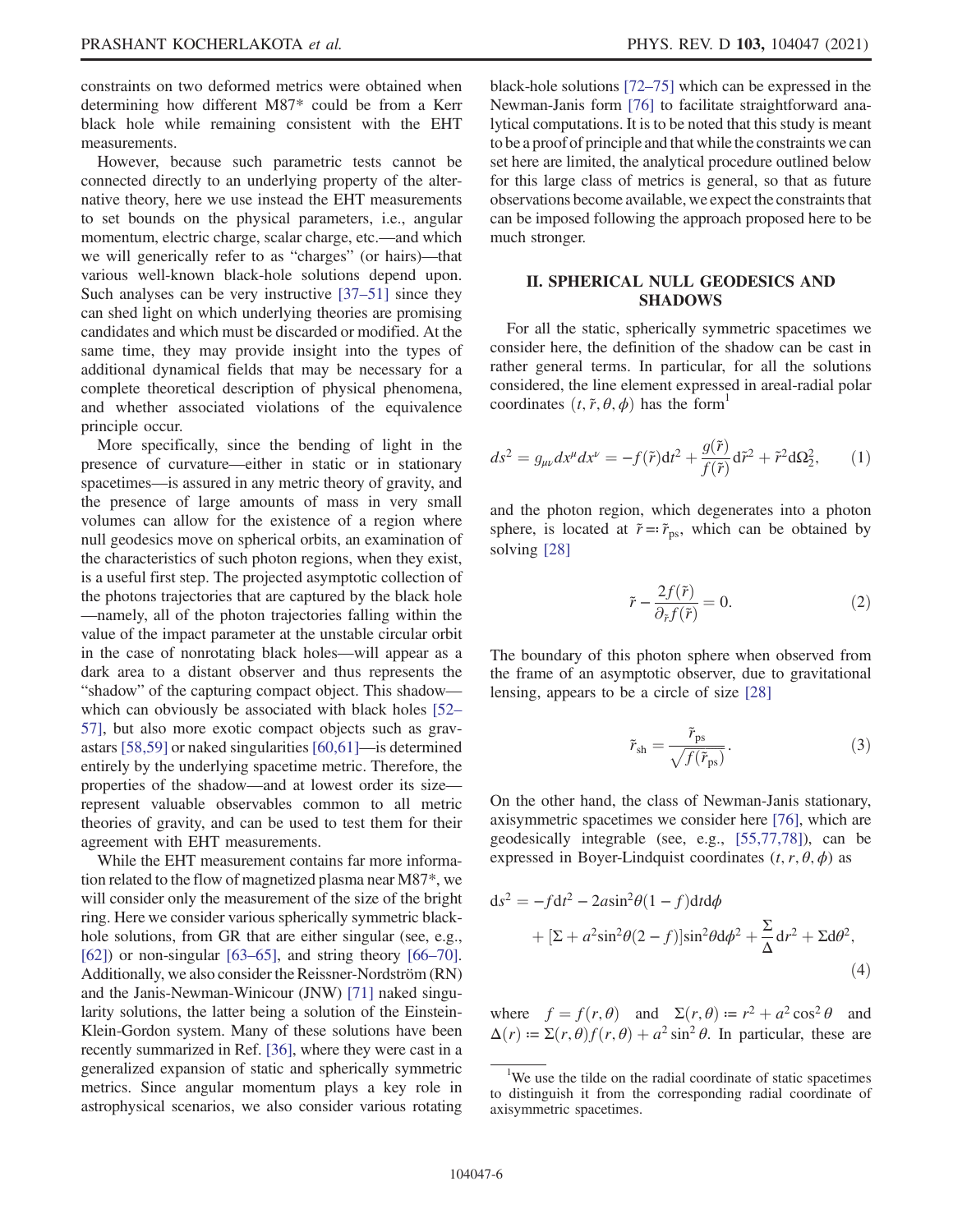the stationary generalizations obtained by employing the Newman-Janis algorithm [\[76\]\)](#page-16-8) for "seed" metrics of the form [\(1\)](#page-5-0) with  $g(\tilde{r}) = 1$ .<sup>2</sup>

The Lagrangian  $\mathcal L$  for geodesic motion in the spacetime [\(4\)](#page-5-1) is given as  $2\mathcal{L} := g_{\mu\nu} \dot{x}^\mu \dot{x}^\nu$ , where an overdot represents a derivative with respect to the affine parameter, and  $2\mathcal{L} =$  $-1$  for timelike geodesics and  $2\mathcal{L} = 0$  for null geodesics. The two Killing vectors  $\partial_t$  and  $\partial_{\phi}$  yield two constants of motion

$$
-E = -f\dot{t} - a\sin^2\theta(1-f)\dot{\phi},
$$
  
\n
$$
L = -a\sin^2\theta(1-f)\dot{t} + [\Sigma + a^2\sin^2\theta(2-f)]\sin^2\theta\dot{\phi},
$$
\n(5)

in terms of which the geodesic equation for photons can be separated into

$$
\Sigma^{2} \dot{r}^{2} = (r^{2} + a^{2} - a\xi)^{2} - \Delta \mathcal{I} = \mathcal{R}(r),
$$
 (6)

<span id="page-6-0"></span>
$$
\Sigma^2 \dot{\theta}^2 = \mathcal{I} - (a \sin \theta - \xi \csc \theta)^2 = \Theta(\theta),\tag{7}
$$

where we have introduced first  $\xi = L/E$ , and then  $\mathcal{I} := \eta + (a - \xi)^2$ . Also,  $\eta$  is the Carter constant, and the existence of this fourth constant of motion is typically associated with the existence of an additional Killing-Yano tensor (see for example [\[56,80\]](#page-16-10)).

In particular, we are interested here in spherical null geodesics (SNGs), which satisfy  $\dot{r} = 0$  and  $\ddot{r} = 0$  and are not necessarily planar; equivalently, SNGs can exist at locations where  $\mathcal{R}(r) = 0$  and  $\frac{d\mathcal{R}(r)}{dr} = 0$ . Since these are only two equations in three variables  $(r, \xi, \eta)$ , it is convenient, for reasons that will become evident below, to obtain the associated conserved quantities along such SNGs in terms of their radii  $r$  as (see also [\[81\]\)](#page-16-11),

<span id="page-6-1"></span>
$$
\xi_{\text{SNG}}(r) = \frac{r^2 + a^2}{a} - \frac{4r\Delta}{a\partial_r\Delta},
$$

$$
\eta_{\text{SNG}}(r) = \frac{r^2}{a^2(\partial_r\Delta)^2} [16a^2\Delta - (r\partial_r\Delta - 4\Delta)^2].
$$
 (8)

The condition that  $\Theta(\theta) \geq 0$ , which must necessarily hold as can be seen from Eq. [\(7\)](#page-6-0), restricts the radial range for which SNGs exist, and it is evident that this range depends on  $\theta$ . This region, which is filled by such SNGs, is called the photon region (see, e.g., Fig. 3.3 of [\[52\]\)](#page-16-0).

The equality  $\Theta(\theta) = 0$  determines the boundaries of the photon region, and the (disconnected) piece which lies in the exterior of the outermost horizon is of primary interest since its image, as seen by an asymptotic observer, is the shadow. We denote the inner and outer surfaces of this photon region by  $r_{p-}(\theta)$  and  $r_{p+}(\theta)$  respectively, with the former (smaller) SNG corresponding to the location of a prograde photon orbit (i.e.,  $\xi_{\text{SNG}}(r_{\text{p}-}) > 0$ ), and the latter to a retrograde orbit.

It can be shown that all of the SNGs that are admitted in the photon region, for both the spherically symmetric and axisymmetric solutions considered here, are unstable to radial perturbations. In particular, for the stationary solutions, the stability of SNGs at a radius  $r = r_{SNG}$  with respect to radial perturbations is determined by the sign of  $\partial_r^2 \mathcal{R}$ , and when  $\partial_r^2 \mathcal{R}(r_{\text{SNG}})$  > 0, SNGs at that radius are unstable. The expression for  $\partial_r^2 \mathcal{R}$  reads

$$
\partial_r^2 \mathcal{R} = \frac{8r}{(\partial_r \Delta)^2} [r(\partial_r \Delta)^2 - 2r \Delta \partial_r^2 \Delta + 2 \Delta \partial_r \Delta]. \quad (9)
$$

To determine the appearance of the photon region and the associated shadow, as seen by asymptotic observers, we can introduce the usual notion of celestial coordinates  $(\alpha, \beta)$ , which for any photon with constants of the motion  $(\xi, \eta)$  can be obtained, for an asymptotic observer present at an inclination angle  $i$  with respect to the spin-axis of the compact object as in [\[82\]](#page-16-12). For photons on an SNG, we can set the conserved quantities  $(\xi, \eta)$  to the values given in Eq. [\(8\)](#page-6-1) above to obtain [\[80,81\]](#page-16-13)

$$
\alpha_{\rm sh} = -\xi_{\rm SNG} \csc i,\tag{10}
$$

$$
\beta_{\rm sh} = \pm (\eta_{\rm SNG} + a^2 \cos^2 i - \xi_{\rm SNG}^2 \cot^2 i)^{1/2}.
$$
 (11)

Recognizing that  $\beta = \pm \sqrt{\Theta(i)}$ , it becomes clear that only the SNGs with  $\Theta(i) \geq 0$  determine the apparent shadow shape. Since the photon region is not spherically symmetric in rotating spacetimes, the associated shadow is also not circular in general. It can be shown that the band of radii for which SNGs can exist narrows as we move away from the equatorial plane, and reduces to a single value at the pole, i.e., in the limit  $\theta \to \pi/2$ , we have  $r_{p+} = r_{p-}$  (see e.g., Fig. 3.3) of [\[52\]\)](#page-16-0). As a result, the parametric curve of the shadow boundary as seen by an asymptotic observer lying along the pole is perfectly circular,  $\alpha_{\rm sh}^2 + \beta_{\rm sh}^2 = \eta_{\rm SNG}(r_{p\pm,\pi/2}) +$  $\xi_{\text{SNG}}^2(r_{p\pm,\pi/2}).$ 

We can now define the characteristic areal-radius of the shadow curve as [\[83\]](#page-16-14)

$$
r_{\text{sh},A} := \left(\frac{2}{\pi} \int_{r_{\text{p}-}}^{r_{\text{p}+}} dr \beta_{\text{sh}}(r) \partial_r \alpha_{\text{sh}}(r)\right)^{1/2}.
$$
 (12)

<sup>&</sup>lt;sup>2</sup>Note that while the Sen solution can be obtained via the Newman-Janis algorithm [\[79\],](#page-16-15) the starting point is the static EMd-1 metric written in a *non*-areal-radial coordinate  $\rho$  such that  $g_{tt}g_{\rho\rho} = -1.$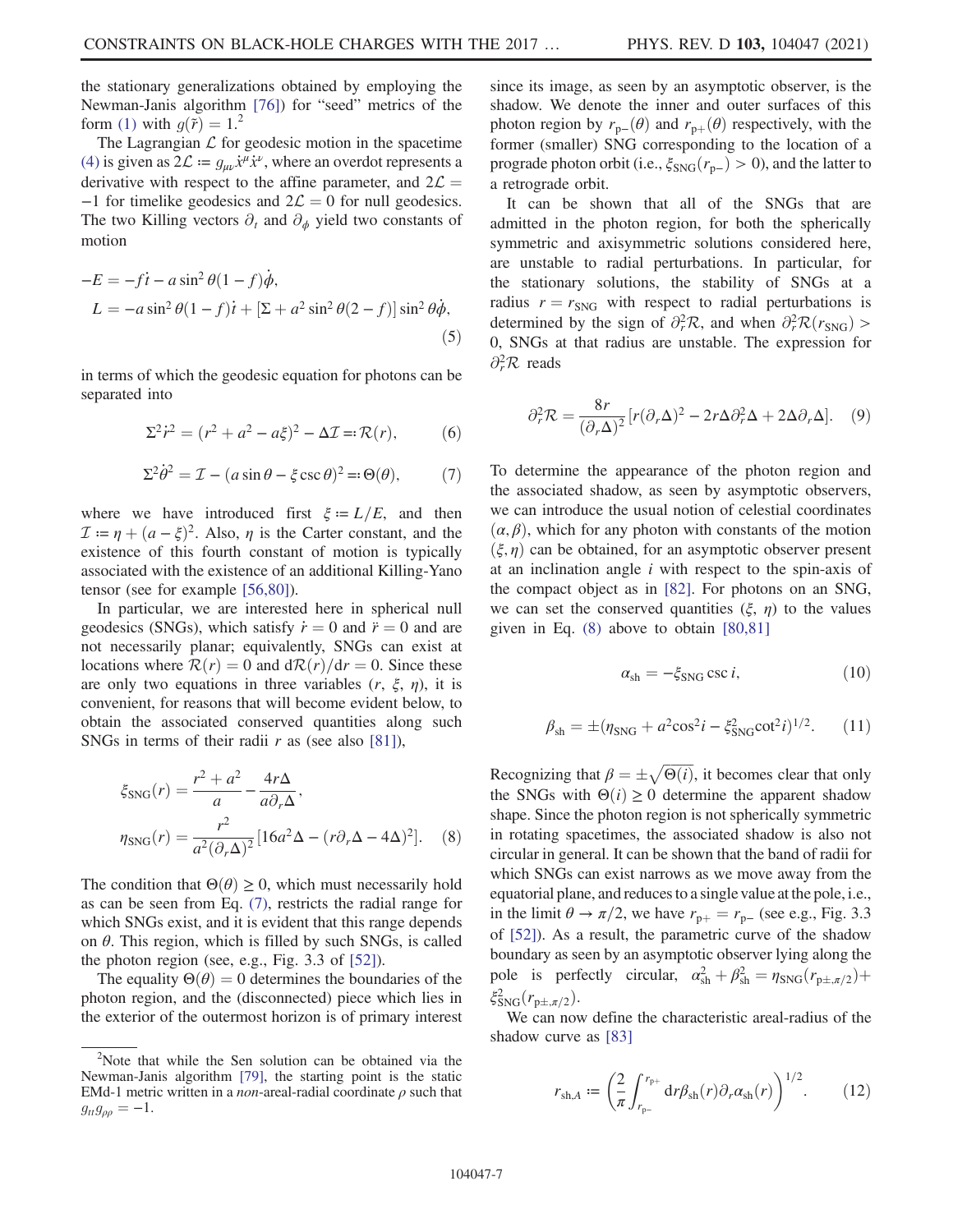### III. SHADOW SIZE CONSTRAINTS FROM THE 2017 EHT OBSERVATIONS OF M87\* 2017 EHT OBSERVATIONS OF M87\*

Measurements of stellar dynamics near M87\* were previously used to produce a posterior distribution function of the angular gravitational radius  $\theta_{g} := M/D$ , where M is the mass of and D the distance to M87\*. The 2017 EHT observations of M87\* can be similarly used to determine such a posterior [\[26\].](#page-15-7) These observations were used to determine the angular diameter  $\hat{d}$  of the bright emission ring that surrounds the shadow [\[26\]](#page-15-7). In Sec. 5.3 there, using synthetic images from general-relativistic magnetohydrodynamics (GRMHD) simulations of accreting Kerr black holes for a wide range of physical scenarios, the scaling factor  $\alpha = \hat{d}/\theta_{\rm g}$  was calibrated. For emission from the outermost boundary of the photon region of a Kerr black hole,  $\alpha$  should lie in the range  $\simeq 9.6-10.4$ .

The EHT measurement picks out a class of best-fit images ("top-set") from the image library, with a mean value for  $\alpha$  of 11.55 (for the "xs-ring" model) and 11.50 (for the "xs-ringauss" model), when using two different geometric crescent models for the images, implying that the geometric models were accounting for emission in the topset GRMHD images that preferentially fell outside of the photon ring. Using the distribution of  $\alpha$  for these top-set images then enabled the determination of the posterior in the angular gravitational radius  $P_{obs}(\theta_g)$  for the EHT data. It is to be noted that this posterior was also determined using direct GRMHD fitting, and image domain feature extraction procedures, as described in Sec. 9.2 there, and a high level of consistency was found across all measurement methods. Finally, in Sec. 9.5 of [\[26\]](#page-15-7), the fractional deviation in the angular gravitational radius  $\delta$  was introduced as

$$
\delta := \frac{\theta_{\rm g}}{\theta_{\rm dyn}} - 1,\tag{13}
$$

where  $\theta_{\rm g}$  and  $\theta_{\rm dyn}$  were used to denote the EHT and the stellar-dynamics inferences of the angular gravitational radius, respectively. The posterior on  $\delta$ —as defined in Eq. (32) of [\[26\]](#page-15-7)—was then obtained (see Fig. 21 there), and its width was found to be  $\delta = -0.01 \pm 0.17$ , for a 68% credible interval. This agreement of the 2017 EHT measurement of the angular gravitational radius for M87\* with a previously existing estimate for the same, at much larger distances, constitutes a validation of the null hypothesis of the EHT, and in particular that M87\* can be described by the Kerr black-hole solution.

Since the stellar dynamics measurements [\[27\]](#page-15-2) are sensitive only to the monopole of the metric (i.e., the mass) due to negligible spin-dependent effects at the distances involved in that analysis, modeling M87\* conservatively using the Schwarzschild solution is reasonable with their obtained posterior. Then, using the angular gravitational radius estimate from stellar dynamics yields a prediction for the angular shadow radius  $\theta_{sh} = r_{sh}/D$  as being  $\theta_{sh} =$  $3\sqrt{3}\theta_{\text{dyn}}$ . The 2017 EHT measurement, which includes spin-dependent effects as described above and which probes near-horizon scales, then determines the allowed spread in the angular shadow diameter as,  $\theta_{sh} \approx$  $3\sqrt{3}(1 \pm 0.17)\theta_{\rm g}$ , at 68% confidence levels [\[28\]](#page-15-4). Finally, since both angular estimates  $\theta_{sh}$  and  $\theta_{g}$  make use of the same distance estimate to M87\*, it is possible to convert the 1- $\sigma$  bounds on  $\theta_{\rm sh}$  to bounds on the allowed shadow size for M87\*.

That is, independently of whether the underlying solution be spherically symmetric (in which case we will consider  $\tilde{r}_{sh}$ ) or axisymmetric  $(r_{sh,A})$ , the shadow size of M87\* must lie in the range  $3\sqrt{3}(1 \pm 0.17)M$  [\[28\]](#page-15-4), i.e., (see gray-shaded region in Fig. [2\)](#page-10-0)

<span id="page-7-0"></span>
$$
4.31M \approx r_{\text{sh,EHT-min}} \leq \tilde{r}_{\text{sh}}, r_{\text{sh},A} \leq r_{\text{sh,EHT-max}} \approx 6.08M,
$$
\n
$$
(14)
$$

where we have introduced the maximum/minimum shadow radii  $r_{\text{sh,EHT-max}}/r_{\text{sh,EHT-min}}$  inferred by the EHT, at 68% confidence levels.

Note that the bounds thus derived are consistent with compact objects that cast shadows that are both significantly smaller and larger than the minimum and maximum shadow sizes that a Kerr black hole could cast, which lie in the range,  $4.83M - 5.20M$  (see, e.g., [\[28,84\]](#page-15-4)).

An important caveat here is that the EHT posterior distribution on  $\theta_{\rm g}$  was obtained after a comparison with a large library of synthetic images built from GRMHD simulations of accreting Kerr black holes [\[25\]](#page-15-8). Ideally, a rigorous comparison with non-Kerr solutions would require a similar analysis and posterior distributions built from equivalent libraries obtained from GRMHD simulations of such non-Kerr solutions. Besides being computationally unfeasible, this approach is arguably not necessary in practice. For example, the recent comparative analysis of Ref. [\[50\]](#page-15-9) has shown that the image libraries produced in this way would be very similar and essentially indistinguishable, given the present quality of the observations. As a result, we adopt here the working assumption that the  $1-\sigma$ uncertainty in the shadow angular size for non-Kerr solutions is very similar to that for Kerr black holes, and hence employ the constraints [\(14\)](#page-7-0) for all of the solutions considered here.

### IV. NOTABLE PROPERTIES OF VARIOUS SPACETIMES

As mentioned above, a rigorous comparison with non-Kerr black holes would require constructing a series of exhaustive libraries of synthetic images obtained from GRMHD simulations on such non-Kerr black holes. In turn, this would provide consistent posterior distributions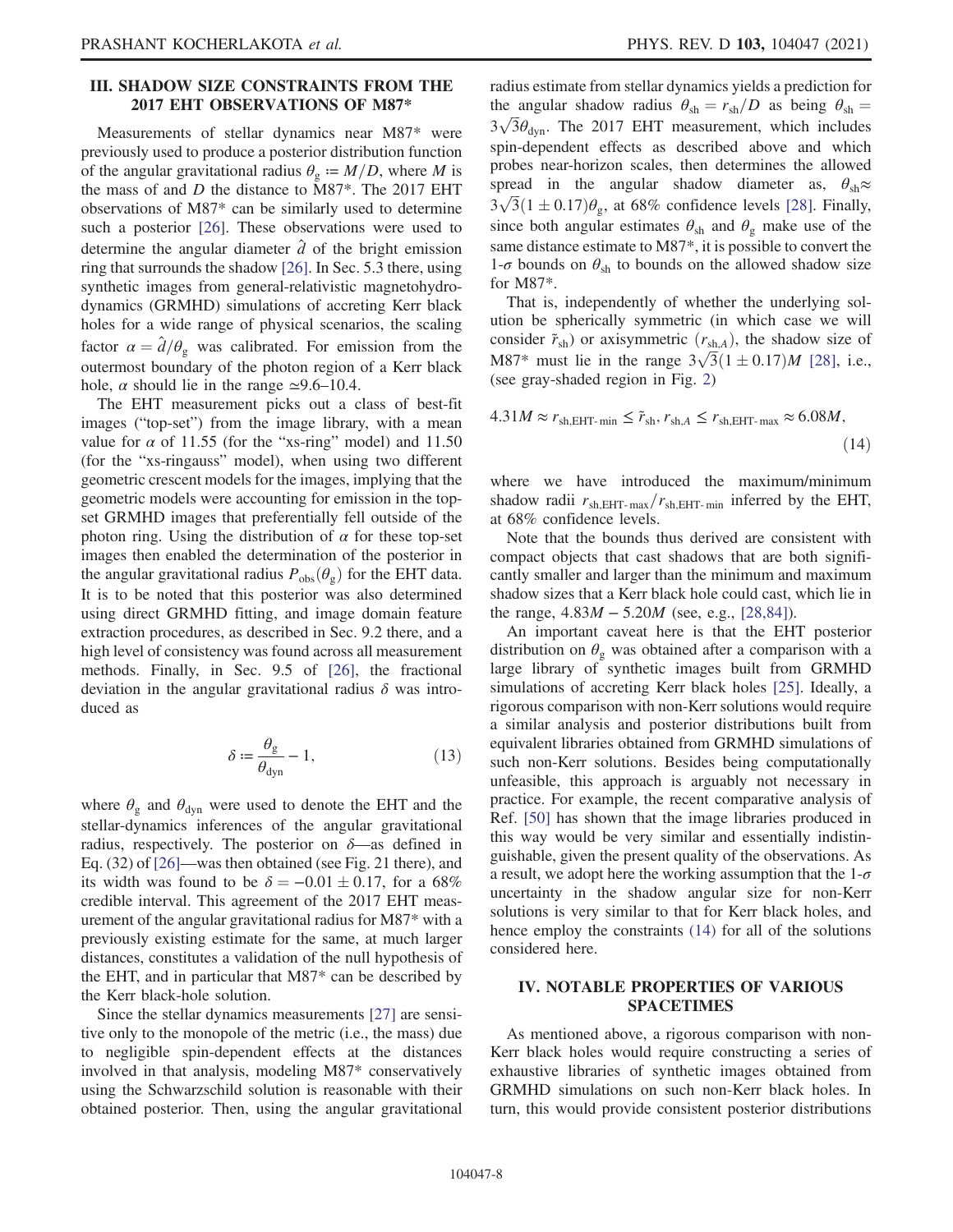<span id="page-8-0"></span>TABLE I. Summary of properties of spacetimes used here. For easy access, we show whether the spacetime contains a rotating compact object or not, whether it contains a spacetime singularity, and what type of stationary nongravitational fields are present in the spacetime. Starred spacetimes contain naked singularities and daggers indicate a violation of the equivalence principle (see, e.g., [\[36\]\)](#page-15-6); In particular, these indicate violations of the weak equivalence principle due to a varying fine structure constant, a result of the coupling of the dilaton to the EM Lagrangian [\[36,89\]](#page-15-6).

| Spacetime                                  | Rotation       | Singularity    | Spacetime content         |
|--------------------------------------------|----------------|----------------|---------------------------|
| <b>KN [73]</b>                             | Yes            | Yes            | EM fields                 |
| Kerr [72]                                  | Yes            | Yes            | vacuum                    |
| RN [62]                                    | N <sub>o</sub> | Yes            | EM fields                 |
| $RN^*[62]$                                 | N <sub>0</sub> | Yes            | EM fields                 |
| Schwarzschild [62]                         | N <sub>0</sub> | Yes            | vacuum                    |
| Rot. Bardeen [75]                          | Yes            | N <sub>0</sub> | matter                    |
| Bardeen [63]                               | N <sub>0</sub> | N <sub>0</sub> | matter                    |
| Rot. Hayward [75]                          | Yes            | N <sub>0</sub> | matter                    |
| Frolov $[65]$                              | N <sub>0</sub> | No             | EM fields, matter         |
| Hayward [64]                               | N <sub>0</sub> | N <sub>0</sub> | matter                    |
| $JNW* [71]$                                | N <sub>0</sub> | Yes            | scalar field              |
| KS [66]                                    | N <sub>0</sub> | Yes            | vacuum                    |
| Sen <sup>†</sup> [74]                      | Yes            | Yes            | EM, dilaton, axion fields |
| EMd-1 <sup>†</sup> [67,68]                 | N <sub>o</sub> | Yes            | EM, dilaton fields        |
| EMd-2 <sup><math>\dagger</math></sup> [70] | N <sub>0</sub> | Yes            | EM, EM, dilaton fields    |

of angular gravitational radii for the various black holes and hence determine how  $\delta$  varies across different non-Kerr black holes, e.g., for Sen black holes. Because this is computationally unfeasible—the construction of only the Kerr library has required the joint effort of several groups with the EHTC over a good fraction of a year—we briefly discuss below qualitative arguments to support our use of the bounds given in Eq. [\(14\)](#page-7-0) above as an approximate, yet indicative, measure.

To this end, we summarize in Table [I](#page-8-0) the relevant properties of the various solutions used here. First, we have considered here solutions from three types of theories, i.e., the underlying actions are either (a) Einstein-Hilbert-Maxwell-matter [62–[66,71,72,75\]](#page-16-3), (b) Einstein-Hilbert-Maxwell-dilaton-axion [\[67,68,74\],](#page-16-16) or (c) Einstein-Hilbert-Maxwell-Maxwell-dilaton [\[70\].](#page-16-17) This careful choice implies that the gravitational piece of the action is always given by the Einstein-Hilbert term and that matter is minimally coupled to gravity. As a result, the dynamical evolution of the accreting plasma is expected to be very similar to that in GR, as indeed found in Ref. [\[50\]](#page-15-9). Second, since a microphysical description that allows one to describe the interaction of the exotic matter present in some of the regular black-hole spacetimes used here [\[63,64\]](#page-16-4)—which typically do not satisfy some form of the energy conditions [\[75,85\]](#page-16-18)—with the ordinary matter is thus far lacking, it is reasonable to assume that the interaction between these two types of fluids is gravitational only. This is indeed what is done in standard numerical simulations, either in dynamical spacetimes (see, e.g., [\[86\]\)](#page-16-19), or in fixed ones [\[49,87\].](#page-15-10) Third, since the mass-energy in the matter and electromagnetic fields for

the non-vacuum spacetimes used here is of the order of the mass of the central compact object  $M$ , while the total mass of the accreting plasma in the GRMHD simulations is only a tiny fraction of the same, it is reasonable to treat the spacetime geometry and the stationary fields as unaffected by the plasma. Fourth, we have also been careful not to use solutions from theories with modified electrodynamics (such as nonlinear electrodynamics). As a result, the electromagnetic Lagrangian in all of the theories considered here is the Maxwell Lagrangian (see, e.g., the discussion in [\[36\]](#page-15-6) and compare with [\[53\]\)](#page-16-20). This ensures that in these spacetimes light moves along the null geodesics of the metric tensor (see, e.g., Sec. 4.3 of [\[62\]](#page-16-3) and compare against Sec. 2 of [\[88\]](#page-16-21)). Therefore, we are also assured that ray-tracing the radiation emitted from the accreting matter in these spacetimes can be handled similarly as in the Kerr spacetime.

Finally, under the assumption that the dominant effects in determining the angular gravitational radii come from variations in the location of the photon region and in location of the inner edge of the accretion disk in these spacetimes, it is instructive to learn how these two physical quantities vary when changing physical charges, and, in particular, to demonstrate that they are quantitatively comparable to the corresponding values for the Kerr spacetime.

For this purpose, we study the single-charge solutions used here and report in Fig. [1](#page-9-0) the variation in the location of the photon spheres (left panel) and innermost stable circular orbit (ISCO) radii (right panel) as a function of the relevant physical charge (cf. left panel of Fig. [1](#page-9-0) in the main text). Note that both the photon-sphere and the ISCO radii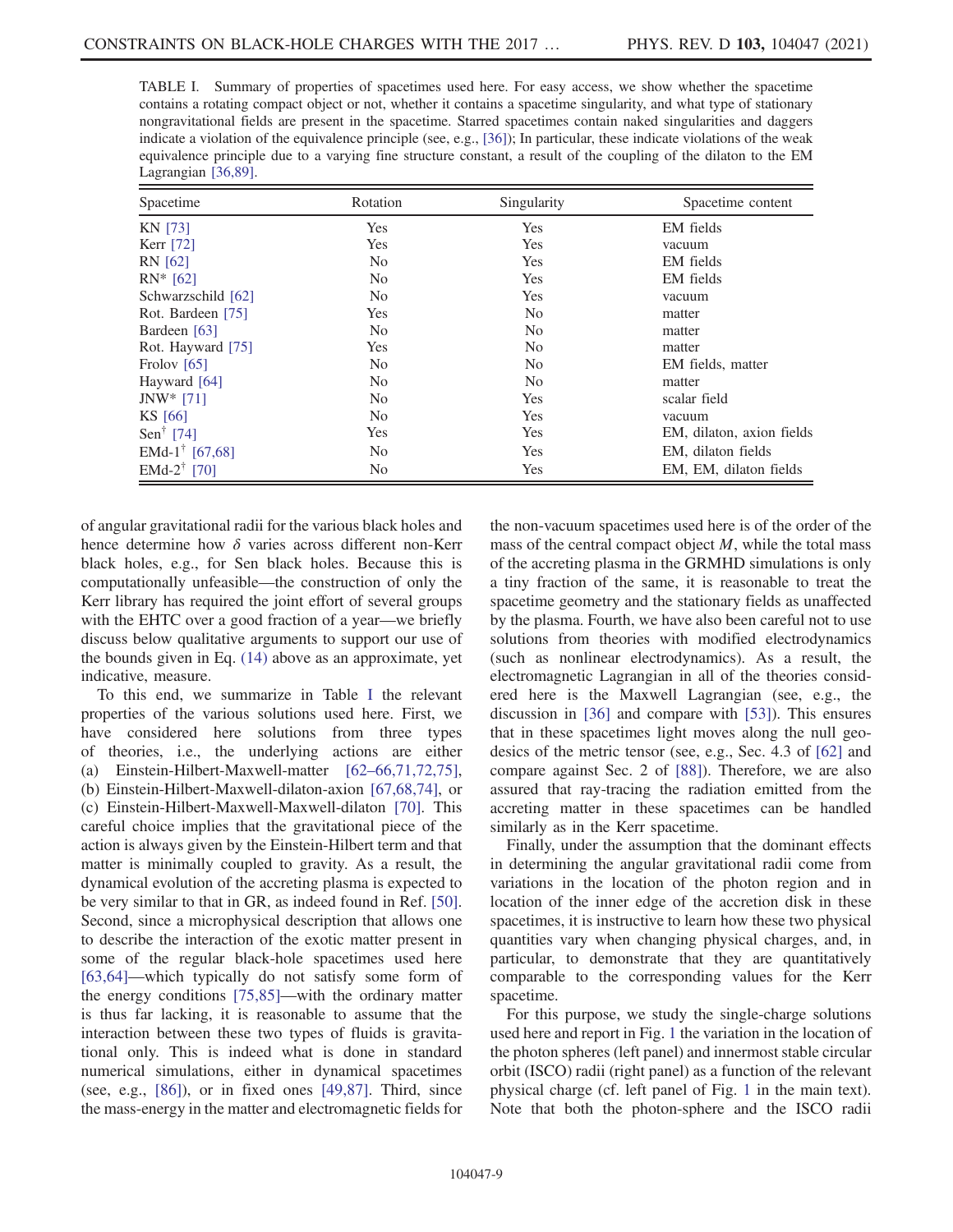<span id="page-9-0"></span>

FIG. 1. Left: variation in the photon sphere radii for the single-charge nonrotating solutions as a function of the normalized physical charge. Right: The same as in the left panel but for the ISCO radii. We include also, for comparison, the variation in the Kerr equatorial prograde and retrograde photon sphere and ISCO radii in the left and right panels respectively.

depend exclusively on the  $g_{tt}$  component of the metric when expressed using an areal radial coordinate  $\tilde{r}$  (see, e.g., [\[28,36\]](#page-15-4)). To gauge the effect of spin, we also show the variation in the locations of the equatorial prograde and retrograde circular photon orbits and the ISCOs in the Kerr black-hole spacetime, expressed in terms of the Cartesian Kerr-Schild radial coordinate  $r_{CKS}$ , which, in the equatorial plane, is related to the Boyer-Lindquist radial coordinate used elsewhere in this work  $r$  simply via [\[90\]](#page-16-26)

$$
r_{\text{CKS}} = \sqrt{r^2 + a^2}.\tag{15}
$$

It is apparent from Fig. [1](#page-9-0) that the maximum deviation in the photon-sphere size from the Schwarzschild solution occurs for the EMd-1 black hole and is  $\approx 75\%$ , while the size of the prograde equatorial circular photon orbit for Kerr deviates by at most  $\approx 50\%$ . Similarly, the maximum variation in the ISCO size also occurs for the EMd-1 solution and is  $\approx 73\%$ , while the prograde equatorial ISCO for Kerr can differ by  $\approx 66\%$ .

#### V. CHARGE CONSTRAINTS FROM THE EHT<br>M87\* OBSERVATIONS M87\* OBSERVATIONS

We first consider compact objects with a single "charge," and report in the left panel of Fig. [2](#page-10-0) the variation in the shadow radius for various spherically symmetric black hole solutions, as well as for the RN and JNW naked singularities.3 More specifically, we consider the black-hole solutions given by Reissner-Nordström (RN) [\[62\]](#page-16-3), Bardeen [\[63,75\]](#page-16-4), Hayward [\[64,91\]](#page-16-24), Kazakov-Solodhukin (KS) [\[66\],](#page-16-5) and also the asymptotically-flat Einstein-Maxwell-dilaton (EMd-1) with  $\phi_{\infty} = 0$  and  $\alpha_1 = 1$ [\[67,68,88\]](#page-16-16) solution (see Sec. IV of [\[36\]](#page-15-6) for further details on these solutions). For each of these solutions we vary the corresponding charge (in units of  $M$ ) in the allowed range, i.e., RN:  $0 < \bar{q} \leq 1$ ; Bardeen:  $0 < \bar{q}_m \leq \sqrt{\frac{16}{27}}$ ; Hayward:  $0 < \overline{l} \le \sqrt{16/27}$ ; Frolov:  $0 < \overline{l} \le \sqrt{16/27}$ ,  $0 < \bar{q} \le 1$ ; KS:  $0 < \bar{l}$ ; EMd-1:  $0 < \bar{q} < \sqrt{2}$ , but report the normalized value in the figure so that all curves are in a range between 0 and 1. The figure shows the variation in the shadow size of KS black holes over the parameter range  $0 < \bar{l} < \sqrt{2}$ . Note that the shadow radii tend to become smaller with increasing physical charge, but also that this is not universal behavior, since the KS black holes have increasing shadow radii (the singularity is smeared out on a surface for this solution, which increases in size with increasing  $\bar{l}$ ).

Overall, it is apparent that the regular Bardeen, Hayward, and Frolov black-hole solutions are compatible with the present constraints. At the same time, the Reissner-Nordström and Einstein-Maxwell-dilaton 1 black-hole solutions, for certain values of the physical charge, produce shadow radii that lie outside the  $1-\sigma$  region allowed by the 2017 EHT observations, and we find that these solutions are now constrained to take values in,  $0 < \bar{q} \leq 0.90$  and  $0 <$  $\bar{q} \lesssim 0.95$  respectively. Furthermore, the Reissner-Nordström naked singularity is entirely eliminated as a viable model for M87\* and the Janis-Newman-Winicour naked singularity parameter space is restricted further by this measurement to  $0 < \hat{v} \lesssim 0.47$ . Finally, we also find that the KS black hole is also restricted to have charges in the range  $\bar{l}$  < 1.53. In addition, note that the nonrotating Einstein-Maxwelldilaton 2 (EMd-2) solution [\[70\]](#page-16-17)—which depends on two

<sup>&</sup>lt;sup>3</sup>While the electromagnetic and scalar charge parameters for the RN and JNW spacetimes are allowed to take values  $\bar{q} > 1$  and  $0 < \hat{v} := 1 - \bar{\nu} < 1$  respectively, they do not cast shadows for  $\bar{q} > 0$  $\sqrt{9/8}$  and  $0.5 \le \hat{v} < 1$  (see, e.g., Sec. IV D of [\[36\]](#page-15-6) and references therein).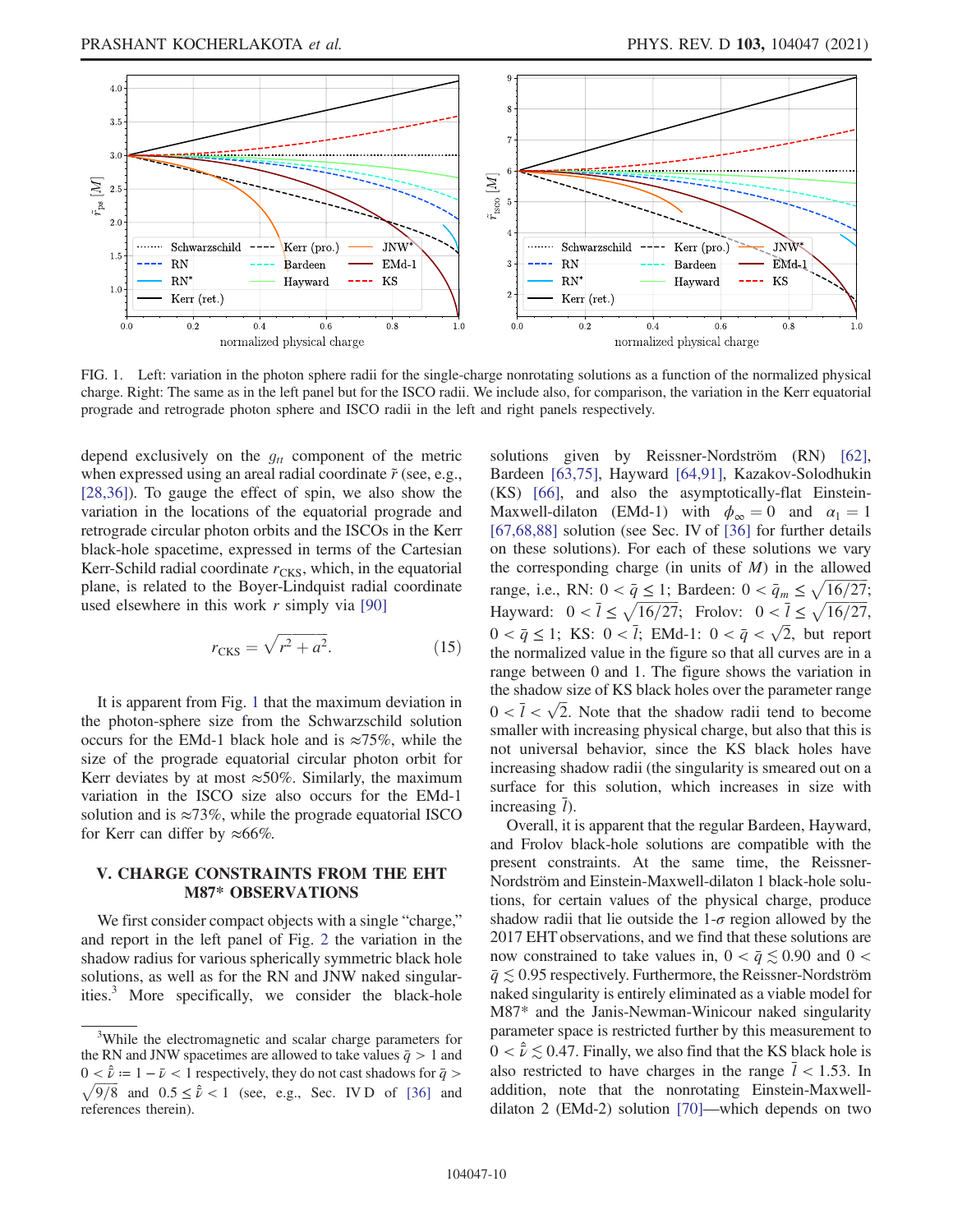<span id="page-10-0"></span>

FIG. 2. Left: shadow radii  $\tilde{r}_{sh}$  for various spherically symmetric black-hole solutions, as well as for the JNW and RN naked singularities (marked with an asterisk), as a function of the physical charge normalized to its maximum value. The gray/red shaded regions refer to the areas that are  $1-\sigma$  consistent/inconsistent with the 2017 EHT observations and highlight that the latter set constraints on the physical charges (see also Fig. [3](#page-10-1) for the EMd-2 black hole). Right: shadow areal radii  $r_{\rm sh,A}$  as a function of the dimensionless spin a for four families of black-hole solutions when viewed on the equatorial plane  $(i = \pi/2)$ . Also in this case, the observations restrict the ranges of the physical charges of the Kerr-Newman and the Sen black holes (see also Fig. [3\)](#page-10-1).

independent charges—can also produce shadow radii that are incompatible with the EHT observations; we will discuss this further below. The two EMd black-hole solutions (1 and 2) correspond to fundamentally different field contents, as discussed in [\[70\].](#page-16-17)

We report in the right panel of Fig. [2](#page-10-0) the shadow areal radius  $r_{\text{sh},A}$  for a number of stationary black holes, such as Kerr [\[72\]](#page-16-7), Kerr-Newman (KN) [\[73\],](#page-16-22) Sen [\[74\]](#page-16-25), and the rotating versions of the Bardeen and Hayward black holes [\[75\].](#page-16-18) The data refers to an observer inclination angle of  $i = \pi/2$ , and we find that the variation in the shadow size with spin at higher inclinations (of up to  $i = \pi/100$ ) is at most about 7.1% (for  $i = \pi/2$ , this is 5%); of course, at zero-spin the shadow size does not change with inclination. The shadow areal radii are shown as a function of the dimensionless spin of the black hole  $a = J/M^2$ , where J is its angular momentum, and for representative values of the additional parameters that characterize the solutions. Note that—similar to the angular momentum for a Kerr black hole—the role of an electric charge or the presence of a de Sitter core (as in the case of the Hayward black holes) is to reduce the apparent size of the shadow. Furthermore, on increasing the spin parameter, we recover the typical trend that the shadow becomes increasingly noncircular, as encoded, e.g., in the distortion parameter  $\delta_{sh}$  defined in [\[57,83\]](#page-16-27) (see Appendix). Also in this case, while the regular rotating Bardeen and Hayward solutions are compatible with the present constraints set by the 2017 EHT observations, the Kerr-Newman and Sen families of black holes can produce shadow areal radii that lie outside of the  $1-\sigma$ region allowed by the observations.

To further explore the constraints on the excluded regions for the Einstein-Maxwell-dilaton 2 and the Sen black holes, we report in Fig. [3](#page-10-1) the relevant ranges for these two solutions. The Einstein-Maxwell-dilaton 2 black holes are nonrotating but have two physical charges expressed by the coefficients  $0 < \bar{q}_e < \sqrt{2}$  and  $0 < \bar{q}_m < \sqrt{2}$ , while the Sen black holes spin (*a*) and have an additional electromagnetic charge  $\bar{q}_m$ . Also in this case, the gray/red shaded regions refer to the areas that are consistent/inconsistent with the 2017 EHT observations. The figure shows rather easily that for these two black-hole families there are large

<span id="page-10-1"></span>

FIG. 3. Constraints set by the 2017 EHT observations on the nonrotating Einstein-Maxwell-dilaton 2 and on the rotating Sen black holes. Also in this case, the gray/red shaded regions refer to the areas that are  $1-\sigma$  consistent/inconsistent with the 2017 EHT observations).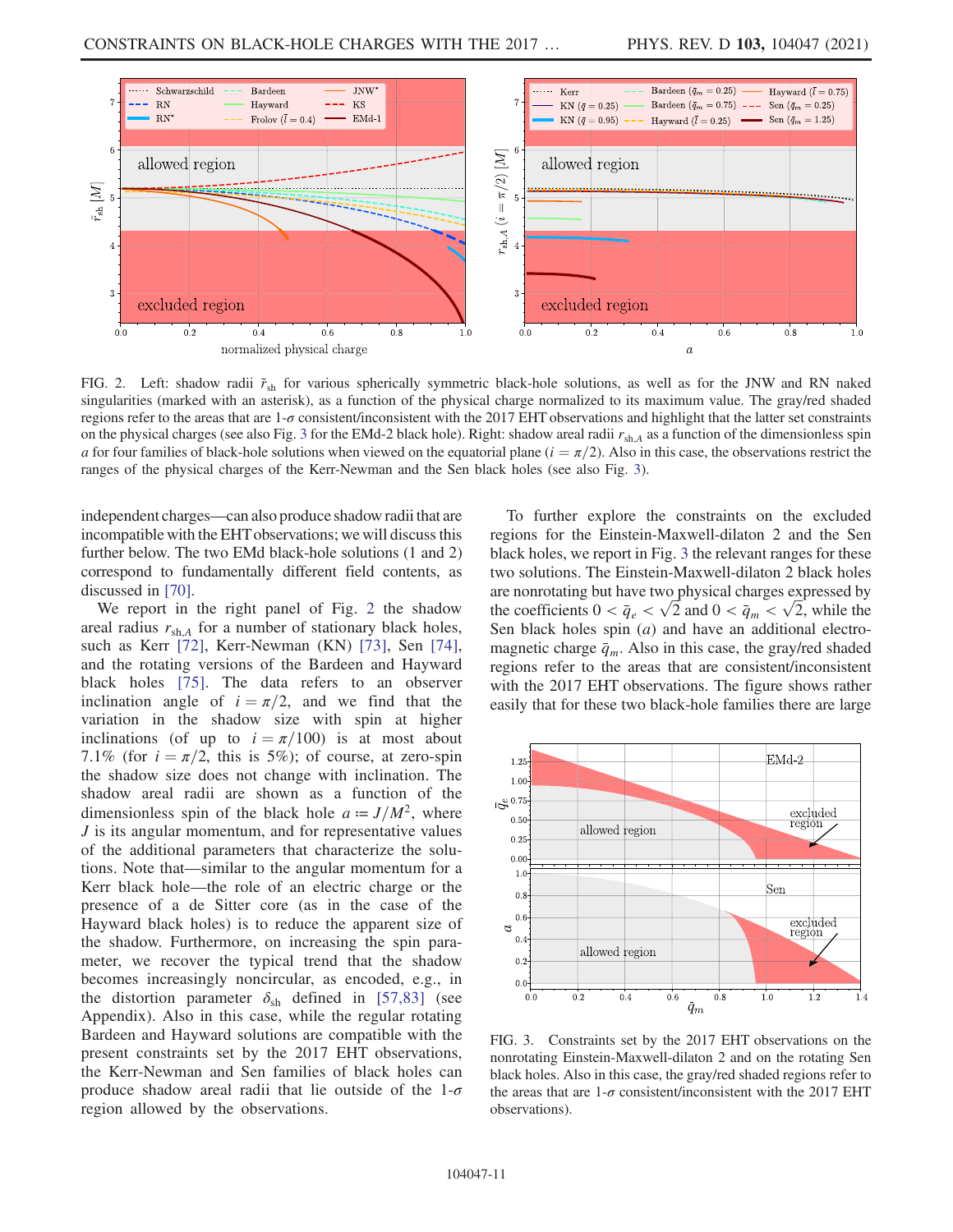areas of the space of parameters that are excluded at the  $1-\sigma$ level. Not surprisingly, these areas are those where the physical charges take their largest values and hence the corresponding black-hole solutions are furthest away from the corresponding Schwarzschild or Kerr solutions. The obvious prospect is of course that as the EHT increases the precision of its measurements, increasingly larger portions of the space of parameters of these black holes will be excluded. Furthermore, other solutions that are presently still compatible with the observations may see their corresponding physical charges restricted.

#### **VI. CONCLUSIONS**  $\overline{\phantom{a}}$

As our understanding of gravity under extreme regimes improves, and as physical measurements of these regimes are now becoming available—either through the imaging of supermassive black holes or the detection of gravitational waves from stellar-mass black holes—we are finally in the position of setting some constraints to the large landscape of non-Kerr black holes that have been proposed over the years. We have used here the recent 2017 EHT observations of M87 $*$  to set constraints, at the 1- $\sigma$ -level, on the physical charges—either electric, scalar, or angular momentum—of a large variety of static (nonrotating) or stationary (rotating) black holes.

In this way, when considering nonrotating black holes with a single physical charge, we have been able to rule out, at 68% confidence levels, the possibility that M87\* is a near-extremal Reissner-Nordström or Einstein-Maxwelldilaton 1 black hole and that the corresponding physical charge must be in the range, RN:  $0 < \bar{q} \lesssim 0.90$  and EMd-1:  $0 < \bar{q} \leq 0.95$ . We also find that it cannot be a Reissner-Nordström naked singularity or a JNW naked singularity with large scalar charge, i.e., only  $0 < \hat{v} \lesssim 0.47$  is allowed. Similarly, when considering black holes with two physical charges (either nonrotating or rotating), we have been able to exclude, with 68% confidence, considerable regions of the space of parameters in the case of the Einstein-Maxwell-dilaton 2, Kerr-Newman and Sen black holes. Although the idea of setting such constraints is an old one (see, e.g.,  $[29-36,51,54,55]$  $[29-36,51,54,55]$ ), and while there have been recent important developments in the study of other possible observational signatures of such alternative solutions, such as in X-ray spectra of accreting black holes (see, e.g., [\[92\]\)](#page-16-28) and in gravitational waves [\[88,93](#page-16-21)–97], to the best of our knowledge, constraints of this type have not been set before for the spacetimes considered here.

As a final remark, we note that while we have chosen only a few solutions that can be seen as deviations from the Schwarzschild/Kerr solutions since they share the same basic Einstein-Hilbert-Maxwell action of GR, the work presented here is meant largely as a proof-of-concept investigation and a methodological example of how to exploit observations and measurements that impact the photon region. While a certain degeneracy in the shadow size induced by mass and spin remains and is inevitable, when in the future the relative difference in the posterior for the angular gravitational radius for M87\* can be pushed to  $\leq 5\%$ , we should be able to constrain its spin, when modeling it as a Kerr black hole. Furthermore, since this posterior implies a spread in the estimated mass, one can expect small changes in the exact values of the maximum allowed charges reported here. Hence, as future observations—either in terms of black-hole imaging or of gravitational-wave detection—will become more precise and notwithstanding a poor measurement of the black-hole spin, the methodology presented here can be readily applied to set even tighter constraints on the physical charges of non-Einsteinian black holes.

# ACKNOWLEDGMENTS

It is a pleasure to thank Enrico Barausse, Sebastian Völkel and Nicola Franchini for insightful discussions on alternative black holes. Support comes the ERC Synergy Grant "BlackHoleCam: Imaging the Event Horizon of Black Holes" (Grant No. 610058). During the completion of this work we have become aware of a related work by S. Völkel et al. [\[98\]](#page-17-0), which deals with topics that partly overlap with those of this manuscript (i.e., EHT tests of the strong-field regime of GR). The authors of the present paper thank the following organizations and programs: the Academy of Finland (projects No. 274477, No. 284495, No. 312496, No. 315721); the Alexander von Humboldt Stiftung; Agencia Nacional de Investigación y Desarrollo (ANID), Chile via NCN19\\_058 (TITANs), and Fondecyt 3190878; an Alfred P. Sloan Research Fellowship; Allegro, the European ALMA Regional Centre node in the Netherlands, the NL astronomy research network NOVA and the astronomy institutes of the University of Amsterdam, Leiden University and Radboud University; the Black Hole Initiative at Harvard University, through a grant (60477) from the John Templeton Foundation; the China Scholarship Council; Consejo Nacional de Ciencia y Tecnología (CONACYT, Mexico, projects No. U0004- 246083, No. U0004-259839, No. F0003-272050, No. M0037-279006, No. F0003-281692, No. 104497, No. 275201, No. 263356); the Delaney Family via the Delaney Family John A.Wheeler Chair at Perimeter Institute; Dirección General de Asuntos del Personal Académico-Universidad Nacional Autónomade México (DGAPA-UNAM, projects No. IN112417 and No. IN112820); the EACOA Fellowship of the East Asia Core Observatories Association; the European Research Council Synergy Grant "BlackHoleCam: Imaging the Event Horizon of Black Holes" (Grant No. 610058); the Generalitat Valenciana postdoctoral grant APOSTD/2018/177 and GenT Program (project No. CIDEGENT/2018/021); MICINN Research Project No. PID2019-108995GB-C22; the Gordon and Betty Moore Foundation (Grants No. GBMF-3561,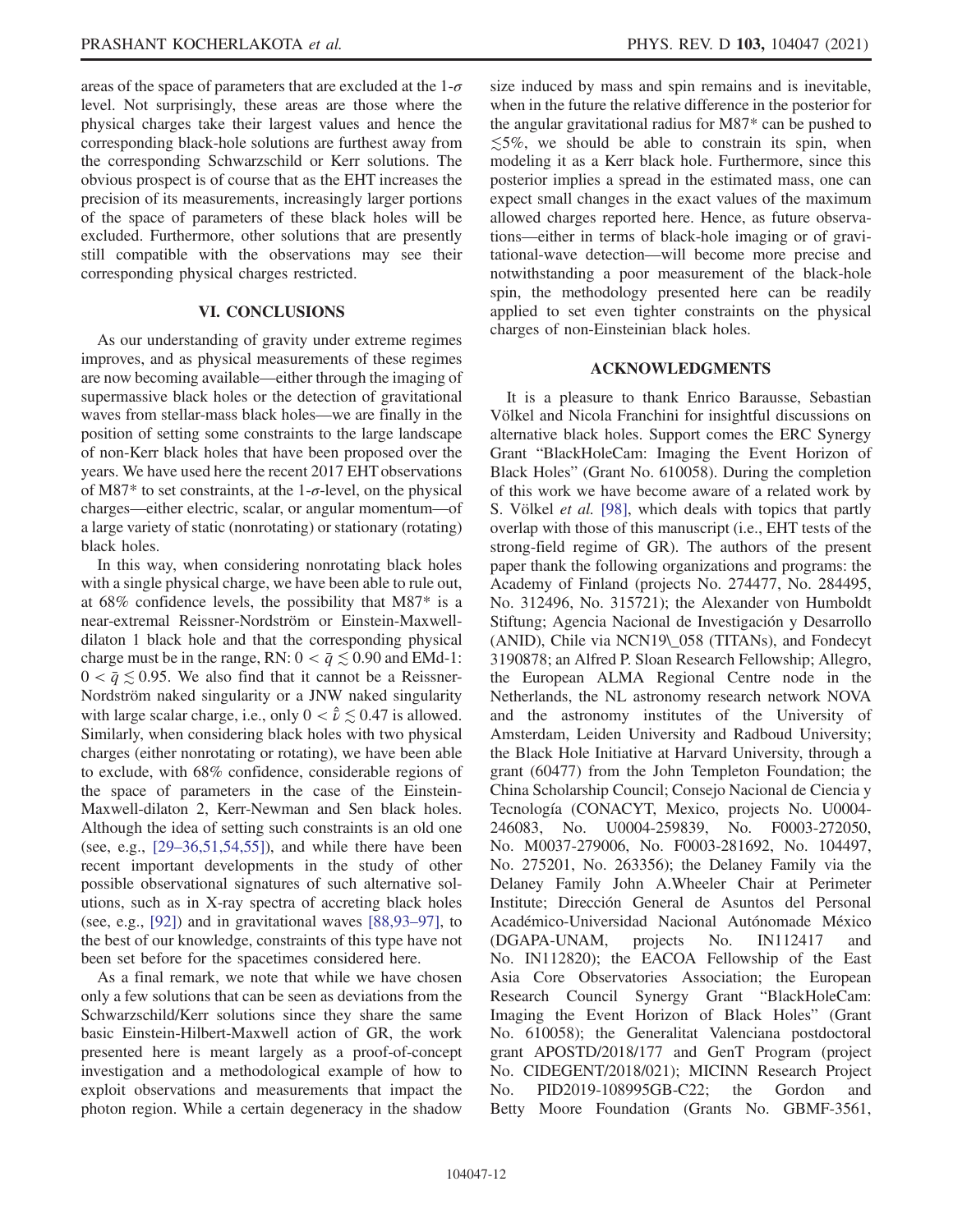No. GBMF-5278); the Istituto Nazionale di Fisica Nucleare (INFN) sezione di Napoli, iniziative specifiche TEONGRAV; the International Max Planck Research School for Astronomy and Astrophysics at the Universities of Bonn and Cologne; Joint Princeton/ Flatiron and Joint Columbia/Flatiron Postdoctoral Fellowships, research at the Flatiron Institute is supported by the Simons Foundation; the Japanese Government (Monbukagakusho: MEXT) Scholarship; the Japan Society for the Promotion of Science (JSPS) Grant-in-Aid for JSPS Research Fellowship (JP17J08829); the Key Research Program of Frontier Sciences, Chinese Academy of Sciences (CAS, grants No. QYZDJ-SSW-SLH057, No. QYZDJSSW-SYS008, No. ZDBS-LY-SLH011); the Lever-hulme Trust Early Career Research Fellowship; the Max-Planck-Gesellschaft (MPG); the Max Planck Partner Group of the MPG and the CAS; the MEXT/JSPS KAKENHI (Grants No. 18KK0090, No. JP18K13594, No. JP18K03656, No. JP18H03721, No. 18K03709, No. 18H01245, No. 25120007); the Malaysian Fundamental Research Grant Scheme (FRGS) FRGS/1/ 2019/STG02/UM/02/6; the MIT International Science and Technology Initiatives (MISTI) Funds; the Ministry of Science and Technology (MOST) of Taiwan (105-2112- M-001-025-MY3, 106-2112-M-001-011, 106-2119-M-001-027, 107-2119-M-001-017, 107-2119-M-001-020, 107-2119-M-110-005,108-2112-M-001-048, and 109- 2124-M-001-005); the National Aeronautics and Space Administration (NASA, Fermi Guest Investigator grant 80NSSC20K1567 and 80NSSC20K1567, NASA Astrophysics Theory Program Grant No. 80NSSC20K0527, NASA NuSTAR Award No. 80NSSC20K0645, NASA Grant No. NNX17AL82G, and Hubble Fellowship Grant No. HST-HF2-51431.001-A awarded by the Space Telescope Science Institute, which is operated by the Association of Universities for Research in Astronomy, Inc., for NASA, under contract NAS5-26555); the National Institute of Natural Sciences (NINS) of Japan; the National Key Research and Development Program of China (Grants No. 2016YFA0400704, No. 2016YFA0400702); the National Science Foundation (NSF, Grants No. AST-0096454, No. AST-0352953, No. AST-0521233, No. AST-0705062, No. AST-0905844, No. AST-0922984, No. AST-1126433, No. AST-1140030, No. DGE-1144085, No. AST-1207704, No. AST-1207730, No. AST-1207752, No. MRI-1228509, No. OPP-1248097, No. AST-1310896, No. AST-1337663, No. AST-1440254, No. AST-1555365, No. AST-1615796, No. AST-1715061, No. AST-1716327, No. AST-1716536, No. OISE-1743747, No. AST-1816420, No. AST-1903847, No. AST-1935980, No. AST-2034306); the Natural Science Foundation of China (Grants No. 11573051, No. 11633006, No. 11650110427, No. 10625314,

No. 11721303, No. 11725312, No. 11933007, No. 11991052, No. 11991053); a fellowship of China Postdoctoral Science Foundation (2020M671266); the Natural Sciences and Engineering Research Council of Canada (NSERC, including a Discovery Grant and the NSERC Alexander Graham Bell Canada Graduate Scholarships-Doctoral Program); the National Research Foundation of Korea (the Global PhD Fellowship Grant: grants No. 2014H1A2A1018695, No. NRF-2015H1A2A1033752, No. 2015-R1D1A1A01056807, the Korea Research Fellowship Program: NRF-2015H1D3A1066561, Basic Research Support Grant No. 2019R1F1A1059721); the Netherlands Organization for Scientific Research (NWO) VICI award (Grant No. 639.043.513) and Spinoza Prize SPI 78-409; the New Scientific Frontiers with Precision Radio Interferometry Fellowship awarded by the South African Radio Astronomy Observatory (SARAO), which is a facility of the National Research Foundation (NRF), an agency of the Department of Science and Innovation (DSI) of South Africa; the South African Research Chairs Initiative of the Department of Science and Innovation and National Research Foundation; the Onsala Space Observatory (OSO) national infrastructure, for the provisioning of its facilities/observational support (OSO receives funding through the Swedish Research Council under Grant No. 2017-00648) the Perimeter Institute for Theoretical Physics (research at Perimeter Institute is supported by the Government of Canada through the Department of Innovation, Science and Economic Development and by the Province of Ontario through the Ministry of Research, Innovation and Science); the Spanish Ministerio de Ciencia e Innovación (grants No. PGC2018-098915-B-C21, No. AYA2016-80889-P; No. PID2019-108995GB-C21, No. PGC2018-098915-B-C21); the State Agency for Research of the Spanish MCIU through the "Center of Excellence Severo Ochoa" award for the Instituto de Astrofísica de Andalucía (SEV-2017- 0709); the Toray Science Foundation; the Consejería de Economía, Conocimiento, Empresas y Universidad, Junta de Andalucía (Grant No. P18-FR-1769), the Consejo Superior de Investigaciones Científicas (Grant No. 2019AEP112); the U.S. Department of Energy (USDOE) through the Los Alamos National Laboratory (operated by Triad National Security, LLC, for the National Nuclear Security Administration of the USDOE (Contract No. 89233218CNA000001); the European Union's Horizon 2020 research and innovation program under grant agreement No. 730562 RadioNet; ALMA North America Development Fund; the Academia Sinica; Chandra TM6- 17006X; Chandra award DD7-18089X. This work used the Extreme Science and Engineering Discovery Environment (XSEDE), supported by NSF grant ACI-1548562, and CyVerse, supported by NSF Grants No. DBI-0735191, No. DBI-1265383, and No. DBI-1743442. XSEDE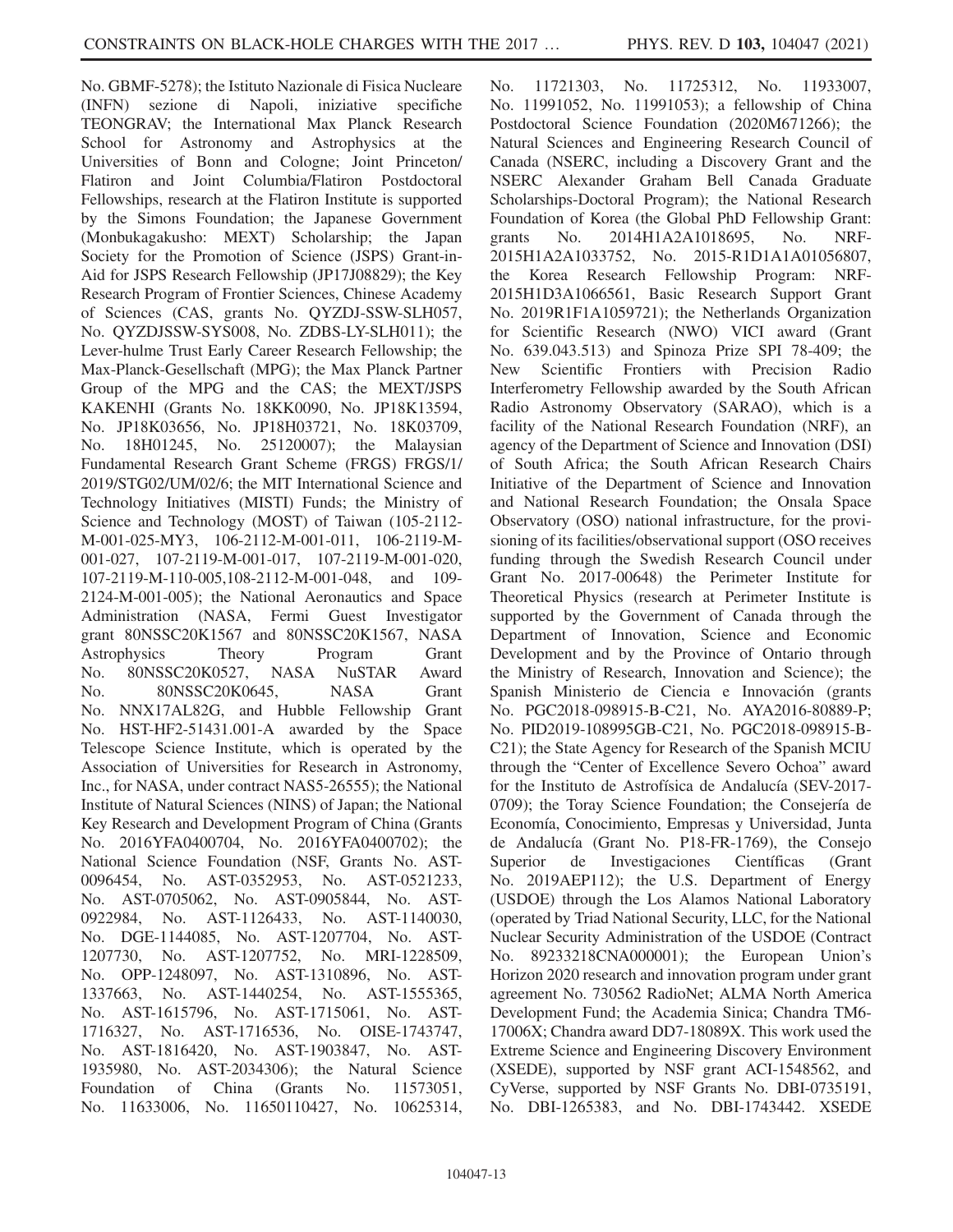Stampede2 resource at TACC was allocated through TG-AST170024 and TG-AST080026N. XSEDE Jet-Stream resource at PTI and TACC was allocated through AST170028. The simulations were performed in part on the SuperMUC cluster at the LRZ in Garching, on the LOEWE cluster in CSC in Frankfurt, and on the HazelHen cluster at the HLRS inStuttgart. This research was enabled in part by support provided by Compute Ontario [\[99\]](#page-17-1), Calcul Quebec [\[100\]](#page-17-2) and Compute Canada [\[101\]](#page-17-3). We thank the staff at the participating observatories, correlation centers, and institutions for their enthusiastic support. This paper makes use of the following ALMA data: ADS/JAO.ALMA\#2016.1.01154.V. ALMA is a partnership of the European Southern Observatory (ESO; Europe, representing its member states), NSF, and National Institutes of Natural Sciences of Japan, together with National Research Council (Canada), Ministry of Science and Technology (MOST; Taiwan), Academia Sinica Institute of Astronomy and Astro-physics(ASIAA; Taiwan), and Korea Astronomy and Space Science Institute (KASI; Republic of Korea), in cooperation with the Republic of Chile. The Joint ALMA Observatory is operated by ESO, Associated Universities, Inc. (AUI)/ NRAO, and the National Astronomical Observatory of Japan (NAOJ). The NRAO is a facility of the NSF operated under cooperative agreement by AUI. This paper has made use of the following APEX data: Project ID T-091.F-0006- 2013. APEX is a collaboration between the Max-Planck-Institut für Radioastronomie (Germany), ESO, and the Onsala Space Observatory (Sweden). The SMA is a joint project between the SAO and ASIAA and is funded by the Smithsonian Institution and the Academia Sinica. The JCMT is operated by the East Asian Observatory on behalf of the NAOJ, ASIAA, and KASI, as well as the Ministry of Finance of China, Chinese Academy of Sciences, and the National Key R&D Program (No. 2017YFA0402700) of China. Additional funding support for the JCMT is provided by the Science and Technologies Facility Council (UK) and participating universities in the UK and Canada. The LMT is a project operated by the Instituto Nacional de Astrofísica, Óptica y Electrónica (Mexico) and the University of Massachusetts at Amherst (USA), with financial support from the Consejo Nacional de Ciencia y Tecnología and the National Science Foundation. The IRAM 30-m telescope on Pico Veleta, Spain is operated by IRAM and supported by CNRS (Centre National de la Recherche Scientifique, France), MPG (Max-Planck-Gesellschaft, Germany) and IGN (Instituto Geográfico Nacional, Spain). The SMT is operated by the Arizona Radio Observatory, a part of the Steward Observatory of the University of Arizona, with financial support of operations from the State of Arizona and financial support for instrumentation development from the NSF. The SPT is supported by the National Science Foundation through Grant No. PLR-1248097. Partial support is also provided by the NSF Physics Frontier Center Grant No. PHY-1125897 to the Kavli Institute of Cosmological Physics at the University of Chicago, the Kavli Foundation and the Gordon and Betty Moore Foundation grant GBMF 947. The SPT hydrogen maser was provided on loan from the GLT, courtesy of ASIAA. The EHTC has received generous donations of FPGA chips from Xilinx Inc., under the Xilinx University Program. The EHTC has benefited from technology shared under open-source license by the Collaboration for Astronomy Signal Processing and Electronics Research (CASPER). The EHT project is grateful to T4Science and Microsemi for their assistance with Hydrogen Masers. This research has made use of NASA's Astrophysics Data System. We gratefully acknowledge the support provided by the extended staff of the ALMA, both from the inception of the ALMA Phasing Project through the observational campaigns of 2017 and 2018. We would like to thank A. Deller and W. Brisken for EHT-specific support with the use of DiFX. We acknowledge the significance that Maunakea, where the SMA and JCMT EHT stations are located, has for the indigenous Hawaiian people. Facilities: EHT, ALMA, APEX, IRAM:30 m, JCMT, LMT, SMA, ARO:SMT, SPT. Software: AIPS [\[102\],](#page-17-4) ParselTongue [\[103\]](#page-17-5), GNU Parallel [\[104\]](#page-17-6), eht-imaging [\[105\]](#page-17-7), Difmap [\[106\]](#page-17-8), Numpy [\[107\]](#page-17-9), Scipy [\[108\],](#page-17-10) Pandas [\[109\]](#page-17-11), Astropy [\[110,111\]](#page-17-12), Jupyter [\[112\],](#page-17-13) Matplotlib [\[113\]](#page-17-14), THEMIS [\[114\]](#page-17-15), DMC [\[115\]](#page-17-16), *polsolve* [\[116\],](#page-17-17) GPCAL [\[117\]](#page-17-18).

## APPENDIX: DISTORTION PARAMETERS

Since the boundary of the shadow region is a closed curve as discussed above, one can define various characteristic features for a quantitative comparison [\[80,83\].](#page-16-13) Out of the many possible measures of distortion of this curve from a perfect circle discussed in Ref.[\[83\],](#page-16-14) we use here the simplest one which was originally introduced in Ref. [\[80\]](#page-16-13), namely

$$
\delta_{\rm sh} = \frac{\alpha_{l,c} - \alpha_l}{r_{\rm sh,c}},\tag{A1}
$$

where  $r_{\text{sh.c}}$  is the radius of the circumcircle passing through the two points (since the images here are symmetric about the  $\alpha$ -axis) with coordinates  $(\alpha_r, 0)$  and  $(\alpha_t, \beta_t)$ , which are the rightmost and topmost points of the shadow curve, and is given as [\[80\]](#page-16-13),

$$
r_{\rm sh,c} = \frac{(\alpha_{\rm t} - \alpha_{\rm r})^2 + \beta_{\rm t}^2}{2|\alpha_{\rm t} - \alpha_{\rm r}|},
$$
 (A2)

with  $(\alpha_l, 0)$  and  $(\alpha_{l,c}, 0)$  the leftmost points of the shadow curve and of the circumcircle respectively (see Fig. 3 of [\[57\]](#page-16-27)).

In Fig. [4](#page-14-8) we display the distortion parameter  $\delta_{sh}$  for the shadow curves of various rotating black holes, for an equatorial observer, as an additional simple comparable characteristic. We note also that the deviation of  $\delta_{sh}$  from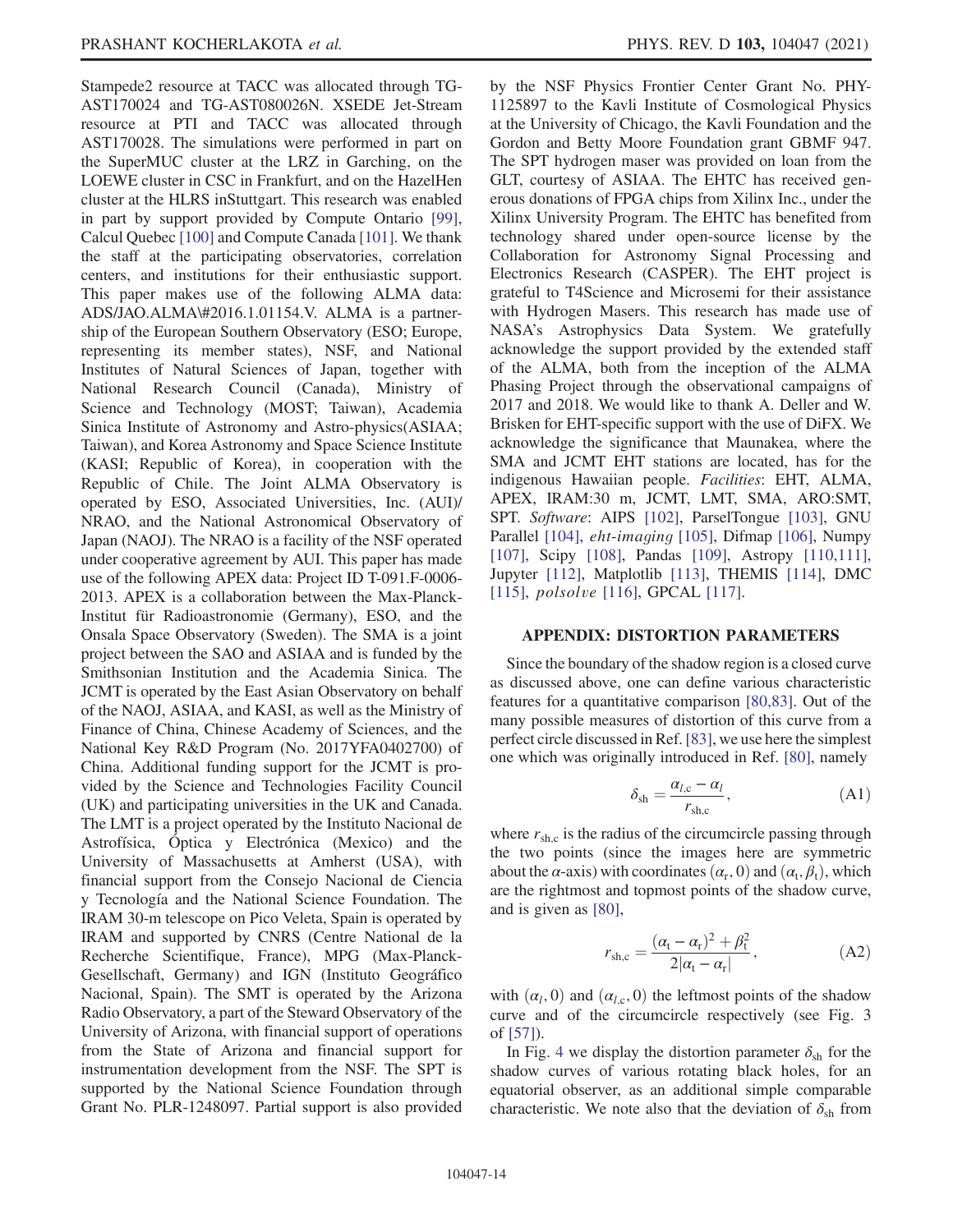<span id="page-14-8"></span>

FIG. 4. Distortion parameter  $\delta_{sh}$  for a number of stationary black holes observed on the equatorial plane  $(i = \pi/2)$  with dimensionless spin *a*. Because for observers viewing the black hole from inclinations increasingly close to the pole, the shadow boundary appears increasingly circular, the distortions reported can be taken as upper limits.

zero is insignificant for observer viewing angles that are close to the pole of the black hole, as anticipated (not displayed here).

As a concluding remark we note that the EHT bounds on the size of the shadow of M87\*, as discussed above and displayed in Eq. [\(14\),](#page-7-0) do not impose straightforward bounds on its shape. In particular, we can see from Fig. [4](#page-14-8) that the rotating Bardeen black hole with  $\bar{q}_m =$ 0.25 for high spins can be more distorted from a circle than a Kerr black hole but still be compatible with the EHT measurement (see Fig. [2\)](#page-10-0). On the other hand, even though we are able to exclude Sen black holes with large electromagnetic charges (see, e.g., the Sen curve for  $\bar{q}_m$  = 1.25 in the right panel of Fig. [2\)](#page-10-0) as viable models for M87\*, its shadow is less distorted from a circle than that of an extremal Kerr black hole (see Fig. [4](#page-14-8)). In other words, the examples just made highlight the importance of using the appropriate bounds on a sufficiently robust quantity when using the EHT measurement to test theories of gravity. Failing to do so may lead to incorrect bounds on the blackhole properties. For instance, Ref. [\[54\]](#page-16-29) is able to set bounds on the parameter space of the uncharged, rotating Hayward black hole by imposing bounds on the maximum distortion of the shape of its shadow boundaries, albeit using a different measure for the distortion from a circle [see Eq. (58) there], whereas we have shown that this is not possible, upon using the bounds  $4.31M - 6.08M$  for the size of their shadows (cf. right panel of Fig. [2\)](#page-10-0).

- <span id="page-14-0"></span>[1] R. H. Dicke, Republication of: The theoretical significance of experimental relativity, [Gen. Relativ. Gravit.](https://doi.org/10.1007/s10714-019-2509-2) 51, 57 [\(2019\).](https://doi.org/10.1007/s10714-019-2509-2)
- <span id="page-14-1"></span>[2] C. M. Will, The confrontation between general relativity and experiment, [Living Rev. Relativity](https://doi.org/10.12942/lrr-2006-3) 9, 3 (2006).
- [3] T. E. Collett, L. J. Oldham, R. J. Smith, M. W. Auger, K. B. Westfall, D. Bacon, R. C. Nichol, K. L. Masters, K. Koyama, and R. van den Bosch, A precise extragalactic test of General Relativity, [Science](https://doi.org/10.1126/science.aao2469) 360, 1342 [\(2018\)](https://doi.org/10.1126/science.aao2469).
- <span id="page-14-2"></span>[4] G. 't Hooft and M. Veltman, One-loop divergencies in the theory of gravitation, Ann. Inst. Henri Poincare Sect. A 20, 69 (1974).
- [5] N. V. Krasnikov, Nonlocal gauge theories, [Theor. Math.](https://doi.org/10.1007/BF01017588) Phys. 73[, 1184 \(1987\)](https://doi.org/10.1007/BF01017588).
- [6] H. Lü, A. Perkins, C. N. Pope, and K. S. Stelle, Black Holes in Higher Derivative Gravity, [Phys. Rev. Lett.](https://doi.org/10.1103/PhysRevLett.114.171601) 114, [171601 \(2015\).](https://doi.org/10.1103/PhysRevLett.114.171601)
- <span id="page-14-3"></span>[7] J. Scherk and J. H. Schwarz, How to get masses from extra dimensions, [Nucl. Phys.](https://doi.org/10.1016/0550-3213(79)90592-3) B153, 61 (1979).
- [8] M. B. Green, J. H. Schwarz, and E. Witten, Superstring Theory (Cambridge University Press, Cambridge, England, 1988).
- <span id="page-14-4"></span>[9] E. Barausse, T. Jacobson, and T. P. Sotiriou, Black holes in Einstein-aether and Hořava-Lifshitz gravity, [Phys. Rev. D](https://doi.org/10.1103/PhysRevD.83.124043) 83[, 124043 \(2011\).](https://doi.org/10.1103/PhysRevD.83.124043)
- [10] E. Barausse and T. P. Sotiriou, Black holes in Lorentzviolating gravity theories, [Classical Quantum Gravity](https://doi.org/10.1088/0264-9381/30/24/244010) 30, [244010 \(2013\).](https://doi.org/10.1088/0264-9381/30/24/244010)
- [11] E. Barausse, T. P. Sotiriou, and I. Vega, Slowly rotating black holes in Einstein-æther theory, [Phys. Rev. D](https://doi.org/10.1103/PhysRevD.93.044044) 93, [044044 \(2016\).](https://doi.org/10.1103/PhysRevD.93.044044)
- [12] O. Ramos and E. Barausse, Constraints on Hořava gravity from binary black hole observations, [Phys. Rev. D](https://doi.org/10.1103/PhysRevD.99.024034) 99, [024034 \(2019\).](https://doi.org/10.1103/PhysRevD.99.024034)
- [13] O. Sarbach, E. Barausse, and J. A. Preciado-López, Wellposed Cauchy formulation for Einstein-æther theory, [Classical Quantum Gravity](https://doi.org/10.1088/1361-6382/ab2e13) 36, 165007 (2019).
- <span id="page-14-5"></span>[14] T. Damour and J. H. Taylor, Strong-field tests of relativistic gravity and binary pulsars, Phys. Rev. D 45[, 1840 \(1992\).](https://doi.org/10.1103/PhysRevD.45.1840)
- [15] N. Wex, Testing relativistic gravity with radio pulsars, [arXiv:1402.5594.](https://arXiv.org/abs/1402.5594)
- [16] N. Wex and M. Kramer, Gravity tests with radio pulsars, Universe <sup>6</sup>[, 156 \(2020\).](https://doi.org/10.3390/universe6090156)
- <span id="page-14-6"></span>[17] R. Abuter et al. (GRAVITY Collaboration), Detection of the gravitational redshift in the orbit of the star S2 near the Galactic centre massive black hole, [Astron. Astrophys.](https://doi.org/10.1051/0004-6361/201833718) 615[, L15 \(2018\)](https://doi.org/10.1051/0004-6361/201833718).
- <span id="page-14-7"></span>[18] R. Abuter, A. Amorim, M. Bauböck, J. P. Berger, H. Bonnet, W. Brandner, V. Cardoso, Y. Clénet, P. T. de Zeeuw, and J. Dexter, Detection of the Schwarzschild precession in the orbit of the star S2 near the Galactic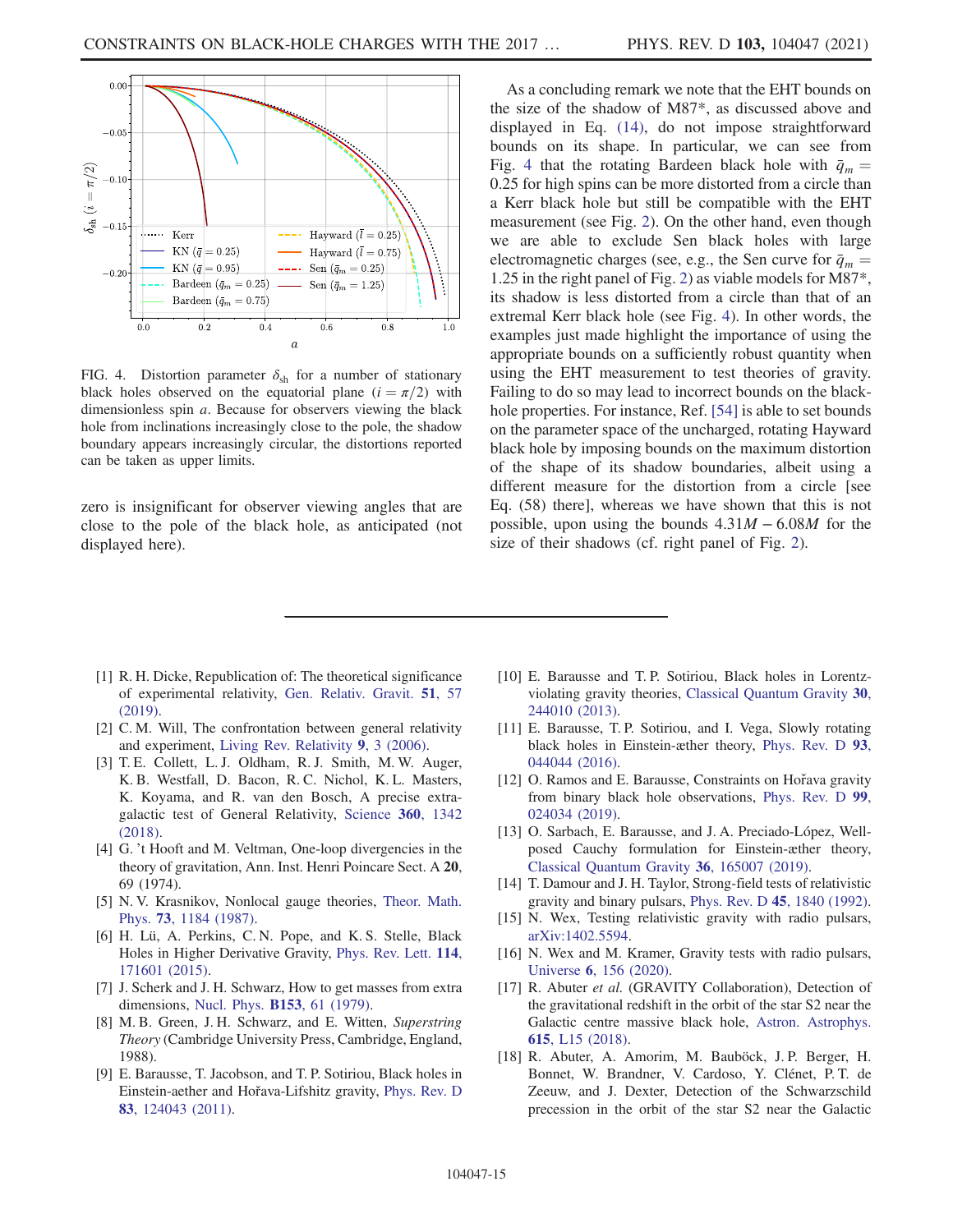centre massive black hole, [Astron. Astrophys.](https://doi.org/10.1051/0004-6361/202037813) 636, L5 [\(2020\).](https://doi.org/10.1051/0004-6361/202037813)

- <span id="page-15-0"></span>[19] B. P. Abbott, R. Abbott, T. D. Abbott, M. R. Abernathy, F. Acernese, K. Ackley, C. Adams, T. Adams, P. Addesso, R. X. Adhikari et al., Observation of Gravitational Waves from a Binary Black Hole Merger, [Phys. Rev. Lett.](https://doi.org/10.1103/PhysRevLett.116.061102) 116, [061102 \(2016\).](https://doi.org/10.1103/PhysRevLett.116.061102)
- [20] B. P. Abbott, R. Abbott, T. D. Abbott, M. R. Abernathy, F. Acernese, K. Ackley, C. Adams, T. Adams, P. Addesso, R. X. Adhikari et al., Astrophysical implications of the binary black hole merger GW150914, [Astrophys. J. Lett.](https://doi.org/10.3847/2041-8205/818/2/L22) 818[, L22 \(2016\)](https://doi.org/10.3847/2041-8205/818/2/L22).
- <span id="page-15-1"></span>[21] K. Akiyama, A. Alberdi, W. Alef, K. Asada, R. Azulay, A.-K. Baczko, D. Ball, M. Baloković, J. Barrett et al. (Event Horizon Telescope Collaboration), First M87 event horizon telescope results. I. The shadow of the supermassive black hole, [Astrophys. J. Lett.](https://doi.org/10.3847/2041-8213/ab0ec7) 875, L1 (2019).
- [22] K. Akiyama, A. Alberdi, W. Alef, K. Asada, R. Azulay, A.-K. Baczko, D. Ball, M. Baloković, J. Barrett et al. (Event Horizon Telescope Collaboration), First M87 event horizon telescope results. II. Array and instrumentation, [Astrophys. J. Lett.](https://doi.org/10.3847/2041-8213/ab0c96) 875, L2 (2019).
- [23] K. Akiyama, A. Alberdi, W. Alef, K. Asada, R. Azulay, A.-K. Baczko, D. Ball, M. Baloković, J. Barrett et al. (Event Horizon Telescope Collaboration), First M87 event horizon telescope results. III. Data processing and calibration, [Astrophys. J. Lett.](https://doi.org/10.3847/2041-8213/ab0c57) 875, L3 (2019).
- [24] K. Akiyama, A. Alberdi, W. Alef, K. Asada, R. Azulay, A.-K. Baczko, D. Ball, M. Baloković, J. Barrett et al. (Event Horizon Telescope Collaboration), First M87 event horizon telescope results. IV. Imaging the central supermassive black hole, [Astrophys. J. Lett.](https://doi.org/10.3847/2041-8213/ab0e85) 875, L4 (2019).
- <span id="page-15-8"></span>[25] K. Akiyama, A. Alberdi, W. Alef, K. Asada, R. Azulay, A.-K. Baczko, D. Ball, M. Baloković, J. Barrett et al. (Event Horizon Telescope Collaboration), First M87 event horizon telescope results. V. Physical origin of the asymmetric ring, [Astrophys. J. Lett.](https://doi.org/10.3847/2041-8213/ab0f43) 875, L5 (2019).
- <span id="page-15-7"></span>[26] K. Akiyama, A. Alberdi, W. Alef, K. Asada, R. Azulay, A.-K. Baczko, D. Ball, M. Baloković, J. Barrett et al. (Event Horizon Telescope Collaboration), First M87 event horizon telescope results. VI. The shadow and mass of the central black hole, [Astrophys. J. Lett.](https://doi.org/10.3847/2041-8213/ab1141) 875, L6 (2019).
- <span id="page-15-2"></span>[27] K. Gebhardt, J. Adams, D. Richstone, T. R. Lauer, S. M. Faber, K. Gültekin, J. Murphy, and S. Tremaine, The black hole mass iN M87 from GEMINI/NIFS adaptive optics observations, [Astrophys. J.](https://doi.org/10.1088/0004-637X/729/2/119) 729, 119 (2011).
- <span id="page-15-4"></span>[28] D. Psaltis, L. Medeiros, P. Christian, F. Ozel, and the EHT Collaboration, Gravitational Test beyond the First Post-Newtonian Order with the Shadow of the M87 Black Hole, Phys. Rev. Lett. 125[, 141104 \(2020\).](https://doi.org/10.1103/PhysRevLett.125.141104)
- <span id="page-15-3"></span>[29] T. Johannsen and D. Psaltis, Metric for rapidly spinning black holes suitable for strong-field tests of the no-hair theorem, Phys. Rev. D 83[, 124015 \(2011\).](https://doi.org/10.1103/PhysRevD.83.124015)
- [30] T. Johannsen, Systematic study of event horizons and pathologies of parametrically deformed Kerr spacetimes, Phys. Rev. D 87[, 124017 \(2013\)](https://doi.org/10.1103/PhysRevD.87.124017).
- [31] S. Vigeland, N. Yunes, and L. C. Stein, Bumpy black holes in alternative theories of gravity, [Phys. Rev. D](https://doi.org/10.1103/PhysRevD.83.104027) 83, 104027 [\(2011\).](https://doi.org/10.1103/PhysRevD.83.104027)
- [32] T. Johannsen, Regular black hole metric with three constants of motion, Phys. Rev. D 88[, 044002 \(2013\).](https://doi.org/10.1103/PhysRevD.88.044002)
- [33] L. Rezzolla and A. Zhidenko, New parametrization for spherically symmetric black holes in metric theories of gravity, Phys. Rev. D 90[, 084009 \(2014\).](https://doi.org/10.1103/PhysRevD.90.084009)
- [34] Z. Younsi, A. Zhidenko, L. Rezzolla, R. Konoplya, and Y. Mizuno, New method for shadow calculations: Application to parametrized axisymmetric black holes, [Phys. Rev.](https://doi.org/10.1103/PhysRevD.94.084025) D 94[, 084025 \(2016\).](https://doi.org/10.1103/PhysRevD.94.084025)
- [35] R. Konoplya, L. Rezzolla, and A. Zhidenko, General parametrization of axisymmetric black holes in metric theories of gravity, Phys. Rev. D 93[, 064015 \(2016\)](https://doi.org/10.1103/PhysRevD.93.064015).
- <span id="page-15-6"></span>[36] P. Kocherlakota and L. Rezzolla, Accurate mapping of spherically symmetric black holes in a parametrized framework, Phys. Rev. D 102[, 064058 \(2020\).](https://doi.org/10.1103/PhysRevD.102.064058)
- <span id="page-15-5"></span>[37] C. Bambi and K. Freese, Apparent shape of super-spinning black holes, Phys. Rev. D 79[, 043002 \(2009\).](https://doi.org/10.1103/PhysRevD.79.043002)
- [38] C. Bambi and N. Yoshida, Shape and position of the shadow in the  $\delta = 2$  Tomimatsu–Sato spacetime, [Classical](https://doi.org/10.1088/0264-9381/27/20/205006) [Quantum Gravity](https://doi.org/10.1088/0264-9381/27/20/205006) 27, 205006 (2010).
- [39] L. Amarilla, E. F. Eiroa, and G. Giribet, Null geodesics and shadow of a rotating black hole in extended Chern-Simons modified gravity, Phys. Rev. D 81[, 124045 \(2010\)](https://doi.org/10.1103/PhysRevD.81.124045).
- [40] L. Amarilla and E. F. Eiroa, Shadow of a Kaluza-Klein rotating dilaton black hole, [Phys. Rev. D](https://doi.org/10.1103/PhysRevD.87.044057) 87, 044057 [\(2013\).](https://doi.org/10.1103/PhysRevD.87.044057)
- [41] S.-W. Wei and Y.-X. Liu, Observing the shadow of Einstein-Maxwell-Dilaton-Axion black hole, [J. Cosmol.](https://doi.org/10.1088/1475-7516/2013/11/063) [Astropart. Phys. 11 \(2013\) 063.](https://doi.org/10.1088/1475-7516/2013/11/063)
- [42] P. G. Nedkova, V. K. Tinchev, and S. S. Yazadjiev, Shadow of a rotating traversable wormhole, [Phys. Rev. D](https://doi.org/10.1103/PhysRevD.88.124019) 88, [124019 \(2013\).](https://doi.org/10.1103/PhysRevD.88.124019)
- [43] U. Papnoi, F. Atamurotov, S. G. Ghosh, and B. Ahmedov, Shadow of five-dimensional rotating Myers-Perry black hole, Phys. Rev. D 90[, 024073 \(2014\)](https://doi.org/10.1103/PhysRevD.90.024073).
- [44] S.-W. Wei, P. Cheng, Y. Zhong, and X.-N. Zhou, Shadow of noncommutative geometry inspired black hole, [J.](https://doi.org/10.1088/1475-7516/2015/08/004) [Cosmol. Astropart. Phys. 08 \(2015\) 004.](https://doi.org/10.1088/1475-7516/2015/08/004)
- [45] M. Ghasemi-Nodehi, Z. Li, and C. Bambi, Shadows of CPR black holes and tests of the Kerr metric, [Eur. Phys. J.](https://doi.org/10.1140/epjc/s10052-015-3539-x) <sup>C</sup> 75[, 315 \(2015\)](https://doi.org/10.1140/epjc/s10052-015-3539-x).
- [46] F. Atamurotov, S. G. Ghosh, and B. Ahmedov, Horizon structure of rotating Einstein–Born–Infeld black holes and shadow, [Eur. Phys. J. C](https://doi.org/10.1140/epjc/s10052-016-4122-9) 76, 273 (2016).
- [47] B. P. Singh and S. G. Ghosh, Shadow of Schwarzschild-Tangherlini black holes, [arXiv:1707.07125](https://arXiv.org/abs/1707.07125).
- [48] M. Amir, B.P. Singh, and S.G. Ghosh, Shadows of rotating five-dimensional charged EMCS black holes, [Eur. Phys. J. C](https://doi.org/10.1140/epjc/s10052-018-5872-3) 78, 399 (2018).
- <span id="page-15-10"></span>[49] H. Olivares, Z. Younsi, C. M. Fromm, M. De Laurentis, O. Porth, Y. Mizuno, H. Falcke, M. Kramer, and L. Rezzolla, How to tell an accreting boson star from a black hole, [Mon.](https://doi.org/10.1093/mnras/staa1878) [Not. R. Astron. Soc.](https://doi.org/10.1093/mnras/staa1878) 497, 521 (2020).
- <span id="page-15-9"></span>[50] Y. Mizuno, Z. Younsi, C. M. Fromm, O. Porth, M. De Laurentis, H. Olivares, H. Falcke, M. Kramer, and L. Rezzolla, The current ability to test theories of gravity with black hole shadows, Nat. Astron. 2[, 585 \(2018\).](https://doi.org/10.1038/s41550-018-0449-5)
- [51] P. V. P. Cunha, C. A. R. Herdeiro, and E. Radu, Spontaneously Scalarized Kerr Black Holes in Extended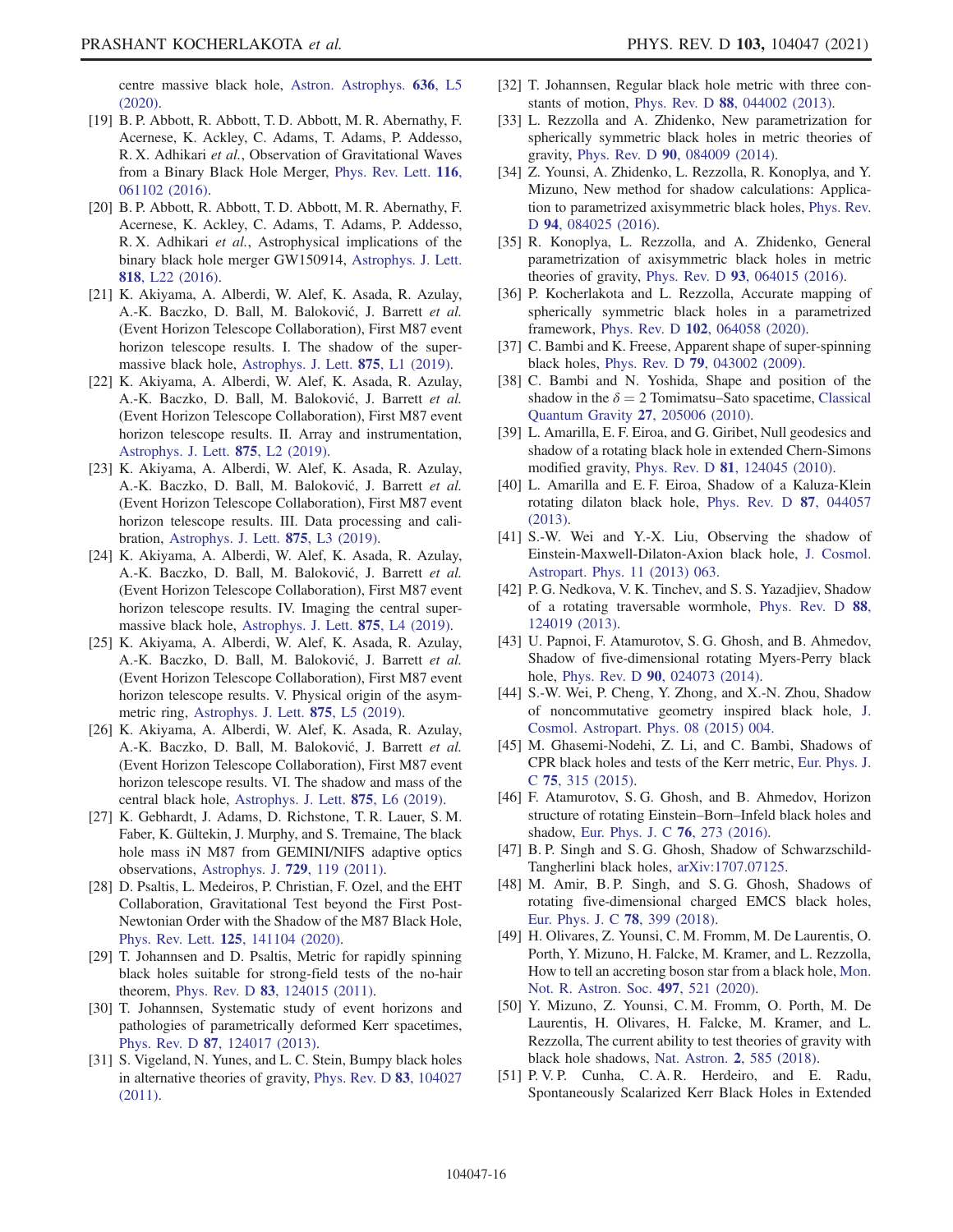Scalar-Tensor–Gauss-Bonnet Gravity, [Phys. Rev. Lett.](https://doi.org/10.1103/PhysRevLett.123.011101) 123[, 011101 \(2019\)](https://doi.org/10.1103/PhysRevLett.123.011101).

- <span id="page-16-0"></span>[52] A. Grenzebach, The Shadow of Black Holes (Springer International Publishing, New York, 2016).
- <span id="page-16-20"></span>[53] Z. Stuchlík and J. Schee, Shadow of the regular Bardeen black holes and comparison of the motion of photons and neutrinos, [Eur. Phys. J. C](https://doi.org/10.1140/epjc/s10052-019-6543-8) 79, 44 (2019).
- <span id="page-16-29"></span>[54] R. Kumar, S. G. Ghosh, and A. Wang, Shadow cast and deflection of light by charged rotating regular black holes, Phys. Rev. D 100[, 124024 \(2019\).](https://doi.org/10.1103/PhysRevD.100.124024)
- <span id="page-16-9"></span>[55] R. Kumar, A. Kumar, and S. G. Ghosh, Testing rotating regular metrics as candidates for astrophysical black holes, [Astrophys. J.](https://doi.org/10.3847/1538-4357/ab8c4a) 896, 89 (2020).
- <span id="page-16-10"></span>[56] K. Hioki and U. Miyamoto, Hidden symmetries, null geodesics, and photon capture in the Sen black hole, [Phys.](https://doi.org/10.1103/PhysRevD.78.044007) Rev. D 78[, 044007 \(2008\)](https://doi.org/10.1103/PhysRevD.78.044007).
- <span id="page-16-27"></span>[57] A. Abdujabbarov, M. Amir, B. Ahmedov, and S. G. Ghosh, Shadow of rotating regular black holes, [Phys. Rev. D](https://doi.org/10.1103/PhysRevD.93.104004) 93, [104004 \(2016\).](https://doi.org/10.1103/PhysRevD.93.104004)
- <span id="page-16-1"></span>[58] P. O. Mazur and E. Mottola, Gravitational vacuum condensate stars, [Proc. Natl. Acad. Sci. U.S.A.](https://doi.org/10.1073/pnas.0402717101) 101, 9545 [\(2004\).](https://doi.org/10.1073/pnas.0402717101)
- [59] C. B. M. H. Chirenti and L. Rezzolla, Ergoregion instability in rotating gravastars, [Phys. Rev. D](https://doi.org/10.1103/PhysRevD.78.084011) 78, 084011 [\(2008\).](https://doi.org/10.1103/PhysRevD.78.084011)
- <span id="page-16-2"></span>[60] R. Shaikh, P. Kocherlakota, R. Narayan, and P. S. Joshi, Shadows of spherically symmetric black holes and naked singularities, [Mon. Not. R. Astron. Soc.](https://doi.org/10.1093/mnras/sty2624) 482, 52 (2019).
- [61] D. Dey, R. Shaikh, and P. S. Joshi, Shadow of nulllike and timelike naked singularities without photon spheres, [Phys.](https://doi.org/10.1103/PhysRevD.103.024015) Rev. D 103[, 024015 \(2021\).](https://doi.org/10.1103/PhysRevD.103.024015)
- <span id="page-16-3"></span>[62] R. M. Wald, *General Relativity* (The University of Chicago Press, Chicago, 1984).
- <span id="page-16-4"></span>[63] J. Bardeen, in Proceedings of GR5, Tbilisi, USSR (Georgia, 1968), p. 174.
- <span id="page-16-24"></span>[64] S. A. Hayward, Formation and Evaporation of Nonsingular Black Holes, Phys. Rev. Lett. 96[, 031103 \(2006\).](https://doi.org/10.1103/PhysRevLett.96.031103)
- <span id="page-16-23"></span>[65] V. P. Frolov, Notes on nonsingular models of black holes, Phys. Rev. D 94[, 104056 \(2016\)](https://doi.org/10.1103/PhysRevD.94.104056).
- <span id="page-16-5"></span>[66] D. I. Kazakov and S. N. Solodukhin, On quantum deformation of the Schwarzschild solution, [Nucl. Phys.](https://doi.org/10.1016/S0550-3213(94)80045-6) B429, [153 \(1994\)](https://doi.org/10.1016/S0550-3213(94)80045-6).
- <span id="page-16-16"></span>[67] G. W. Gibbons and K.-I. Maeda, Black holes and membranes in higher-dimensional theories with dilaton fields, Nucl. Phys. B298[, 741 \(1988\).](https://doi.org/10.1016/0550-3213(88)90006-5)
- [68] D. Garfinkle, G. T. Horowitz, and A. Strominger, Charged black holes in string theory, Phys. Rev. D 43[, 3140 \(1991\).](https://doi.org/10.1103/PhysRevD.43.3140)
- [69] author A. García, D. Galtsov, and O. Kechkin, Class of Stationary Axisymmetric Solutions of the Einstein-Maxwell-Dilaton-Axion Field Equations, [Phys. Rev. Lett.](https://doi.org/10.1103/PhysRevLett.74.1276) 74, [1276 \(1995\).](https://doi.org/10.1103/PhysRevLett.74.1276)
- <span id="page-16-17"></span>[70] R. Kallosh, A. Linde, T. Ortín, A. Peet, and A. van Proeyen, Supersymmetry as a cosmic censor, [Phys. Rev.](https://doi.org/10.1103/PhysRevD.46.5278) D 46[, 5278 \(1992\)](https://doi.org/10.1103/PhysRevD.46.5278).
- <span id="page-16-6"></span>[71] A. I. Janis, E. T. Newman, and J. Winicour, Reality of the Schwarzschild Singularity, [Phys. Rev. Lett.](https://doi.org/10.1103/PhysRevLett.20.878) 20, 878 [\(1968\).](https://doi.org/10.1103/PhysRevLett.20.878)
- <span id="page-16-7"></span>[72] R. P. Kerr, Gravitational Field of a Spinning Mass as an Example of Algebraically Special Metrics, [Phys. Rev. Lett.](https://doi.org/10.1103/PhysRevLett.11.237) 11[, 237 \(1963\)](https://doi.org/10.1103/PhysRevLett.11.237).
- <span id="page-16-22"></span>[73] E. T. Newman, E. Couch, K. Chinnapared, A. Exton, A. Prakash, and R. Torrence, Metric of a rotating, charged mass, [J. Math. Phys. \(N.Y.\)](https://doi.org/10.1063/1.1704351) 6, 918 (1965).
- <span id="page-16-25"></span>[74] A. Sen, Rotating charged black hole solution in heterotic string theory, [Phys. Rev. Lett.](https://doi.org/10.1103/PhysRevLett.69.1006) 69, 1006 (1992).
- <span id="page-16-18"></span>[75] C. Bambi and L. Modesto, Rotating regular black holes, [Phys. Lett. B](https://doi.org/10.1016/j.physletb.2013.03.025) 721, 329 (2013).
- <span id="page-16-8"></span>[76] E. T. Newman and A. I. Janis, Note on the Kerr spinningparticle metric, [J. Math. Phys. \(N.Y.\)](https://doi.org/10.1063/1.1704350) 6, 915 (1965).
- [77] B. Carter, Global structure of the Kerr family of gravitational fields, Phys. Rev. 174[, 1559 \(1968\)](https://doi.org/10.1103/PhysRev.174.1559).
- [78] F. Astorga, J. F. Salazar, and T. Zannias, On the integrability of the geodesic flow on a Friedmann–Robertson– Walker spacetime, Phys. Scr. 93[, 085205 \(2018\)](https://doi.org/10.1088/1402-4896/aacd44).
- <span id="page-16-15"></span>[79] S. Yazadjiev, LETTER: Newman–Janis method and rotating dilaton-axion black hole, [Gen. Relativ. Gravit.](https://doi.org/10.1023/A:1002080003862) 32, [2345 \(2000\).](https://doi.org/10.1023/A:1002080003862)
- <span id="page-16-13"></span>[80] K. Hioki and K.-I. Maeda, Measurement of the Kerr spin parameter by observation of a compact object's shadow, Phys. Rev. D 80[, 024042 \(2009\)](https://doi.org/10.1103/PhysRevD.80.024042).
- <span id="page-16-11"></span>[81] R. Shaikh, Black hole shadow in a general rotating spacetime obtained through Newman-Janis algorithm, Phys. Rev. D 100[, 024028 \(2019\).](https://doi.org/10.1103/PhysRevD.100.024028)
- <span id="page-16-12"></span>[82] J. M. Bardeen, W. H. Press, and S. A. Teukolsky, Rotating black holes: Locally nonrotating frames, energy extraction, and scalar synchrotron radiation, [Astrophys. J.](https://doi.org/10.1086/151796) 178, 347 [\(1972\).](https://doi.org/10.1086/151796)
- <span id="page-16-14"></span>[83] A. A. Abdujabbarov, L. Rezzolla, and B. J. Ahmedov, A coordinate-independent characterization of a black hole shadow, [Mon. Not. R. Astron. Soc.](https://doi.org/10.1093/mnras/stv2079) 454, 2423 (2015).
- [84] T. Johannsen and D. Psaltis, Testing the no-hair theorem with observations in the electromagnetic spectrum. II. Black hole images, [Astrophys. J.](https://doi.org/10.1088/0004-637X/718/1/446) 718, 446 (2010).
- [85] M. E. Rodrigues and M. V. d. S. Silva, Bardeen regular black hole with an electric source, [J. Cosmol. Astropart.](https://doi.org/10.1088/1475-7516/2018/06/025) [Phys. 06 \(2018\) 025.](https://doi.org/10.1088/1475-7516/2018/06/025)
- <span id="page-16-19"></span>[86] S.L. Liebling and C. Palenzuela, Dynamical boson stars, [Living Rev. Relativity](https://doi.org/10.12942/lrr-2012-6) 15, 6 (2012).
- [87] Z. Meliani, P. Grandclément, F. Casse, F. H. Vincent, O. Straub, and F. Dauvergne, GR-AMRVAC code applications: accretion onto compact objects, boson stars versus black holes, [Classical Quantum Gravity](https://doi.org/10.1088/0264-9381/33/15/155010) 33, 155010 [\(2016\).](https://doi.org/10.1088/0264-9381/33/15/155010)
- <span id="page-16-21"></span>[88] E.W. Hirschmann, L. Lehner, S.L. Liebling, and C. Palenzuela, Black hole dynamics in Einstein-Maxwelldilaton theory, Phys. Rev. D 97[, 064032 \(2018\).](https://doi.org/10.1103/PhysRevD.97.064032)
- <span id="page-16-26"></span>[89] J. Magueijo, New varying speed of light theories, [Rep.](https://doi.org/10.1088/0034-4885/66/11/R04) Prog. Phys. 66[, 2025 \(2003\).](https://doi.org/10.1088/0034-4885/66/11/R04)
- [90] D. L. Wiltshire, M. Visser, and S. M. Scott, The Kerr Spacetime: Rotating Black Holes in General Relativity (Cambridge University Press, Cambridge, England, 2009).
- [91] A. Held, R. Gold, and A. Eichhorn, Asymptotic safety casts its shadow, [J. Cosmol. Astropart. Phys. 06 \(2019\)](https://doi.org/10.1088/1475-7516/2019/06/029) [029.](https://doi.org/10.1088/1475-7516/2019/06/029)
- <span id="page-16-28"></span>[92] C. Bambi, Testing the Bardeen metric with the black hole candidate in Cygnus X-1, [Phys. Lett. B](https://doi.org/10.1016/j.physletb.2014.01.037) 730, 59 (2014).
- [93] E. Barausse, N. Yunes, and K. Chamberlain, Theory-Agnostic Constraints on Black-Hole Dipole Radiation with Multiband Gravitational-Wave Astrophysics, [Phys.](https://doi.org/10.1103/PhysRevLett.116.241104) Rev. Lett. 116[, 241104 \(2016\)](https://doi.org/10.1103/PhysRevLett.116.241104).